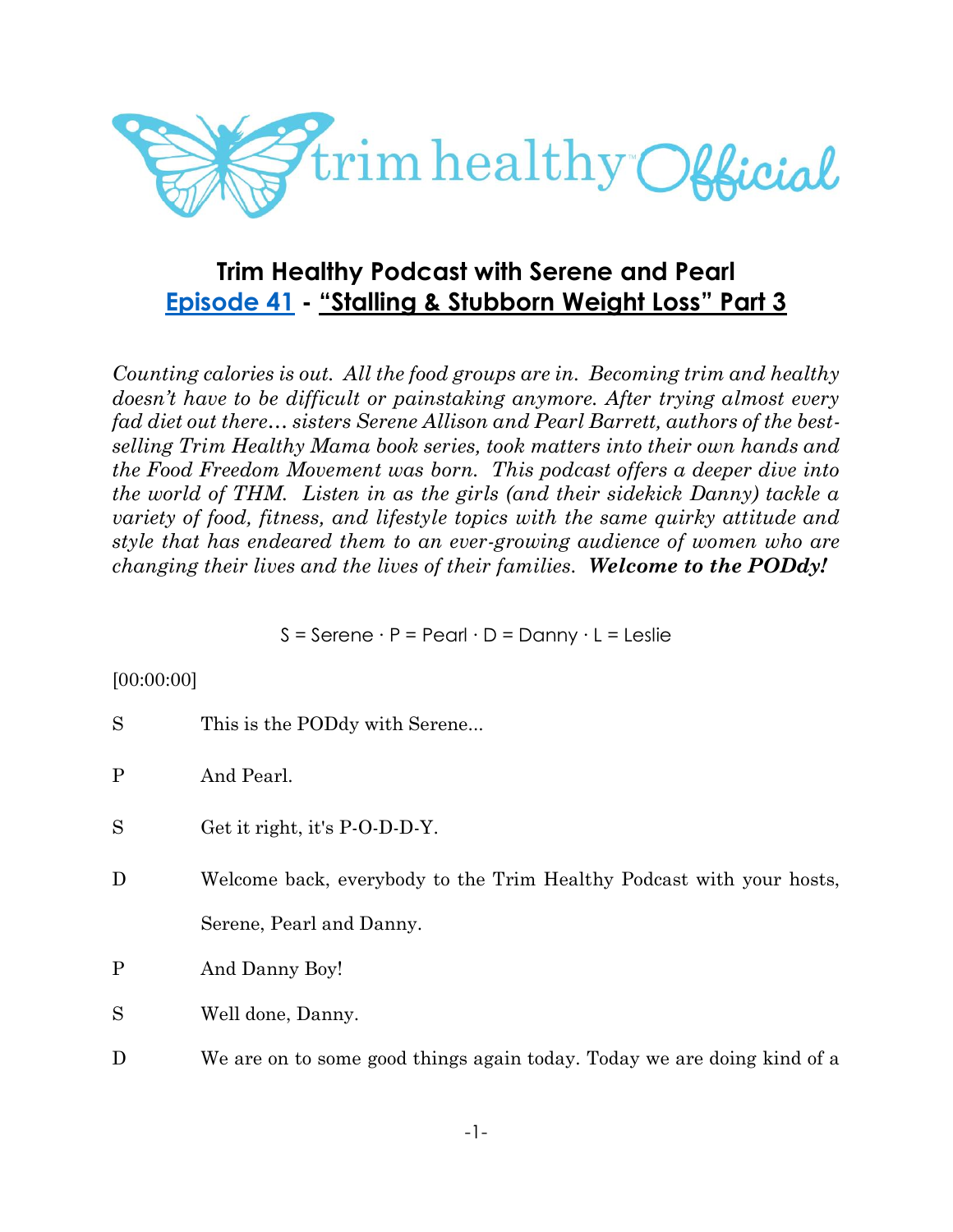Part Three of a, I guess, theme for the Mamas who are kind of in a rut, you're in a stall, if you will, or you're stuck in the mud, you're not seeing the scale move, and you're doing everything right. Serene and Pearl are going to wax hot on some tips for you!

- S I tell you what, you're doing everything right; you're doing the free styling food freedom, Trim Healthy Mama way right, though there are some little tweaks that can make your journey maybe a little bit more right.
- D And all of this, what is about to be said may not be the same advice they would give for those who are not stalling. This is specifically – am I right? – for the stallers.
- P Yes. It's all practical and it's all... hey, if you're...
- S It's all truth.
- P It's all truth. Serene and I actually apply most of this stuff to our own lives...
- S Yes
- P Not just because we're trying to lose more weight, but just because it's sensible and it's ultimately healthier.
- S Yes, it is.
- D Yes, I think the goal here...
- P It's very mature.
- S We just don't want to put extra rules on people that don't want them.
- P No

-2-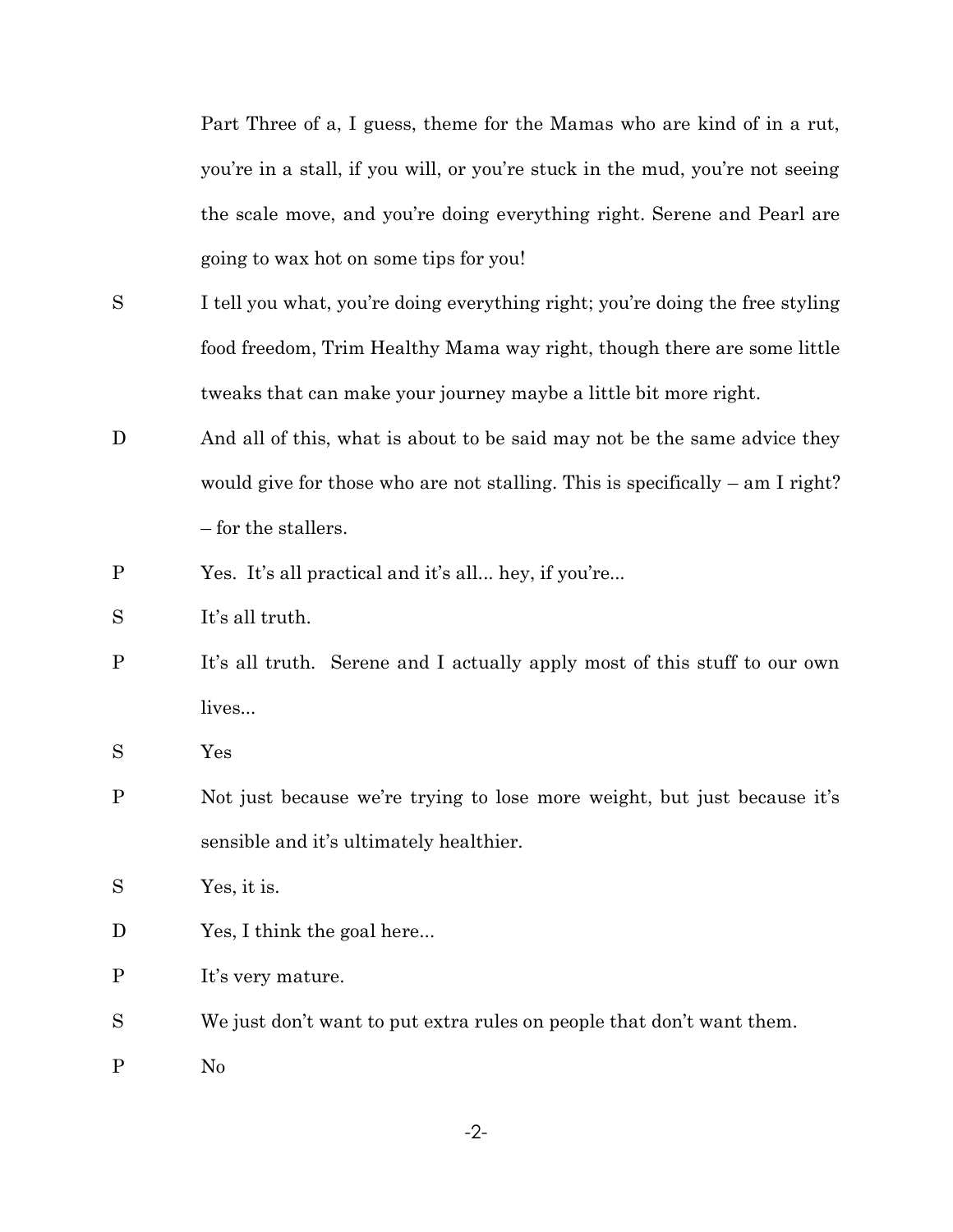| S           | We don't see them as rules. We see them as freedom.                            |
|-------------|--------------------------------------------------------------------------------|
| D           | Because anything that even looks like it's going to violate food freedom       |
| $\mathbf P$ | Out of here!                                                                   |
| D           | Is not allowed                                                                 |
| S           | No, out of here                                                                |
| D           | Yes                                                                            |
| $\mathbf P$ | And, you know, we all have our own journey of progress. When I started         |
|             | Trim Healthy Mama, I did it a certain way. I do it differently now; I think    |
|             | I matured in the plan; I've got a little more Serene on me. Maybe she's got    |
|             | a little more Pearl on her.                                                    |
| S           | Yes                                                                            |
| $\mathbf P$ | I've realised I don't need certain things; I've tweaked things here and there. |
|             | So as we grow we mature, so if you're not ready for this, put it at the back   |
|             | put it on the shelf and say, hey, I'm going to pull that out one day.          |
| [00:02:32]  |                                                                                |
| S           | We wouldn't have been ready for it.                                            |
| $\mathbf P$ | No! We're just saying, hey, if you need this because you're stuck in a stall,  |
|             | this would be your freedom, you see.                                           |
| S           | Yes                                                                            |
| D           | Four-wheel-drive time                                                          |
| $\mathbf P$ | Yes, let's push through this.                                                  |
| S           | You like saying that. It's a man thing. It's like a special Ford ad.           |

-3-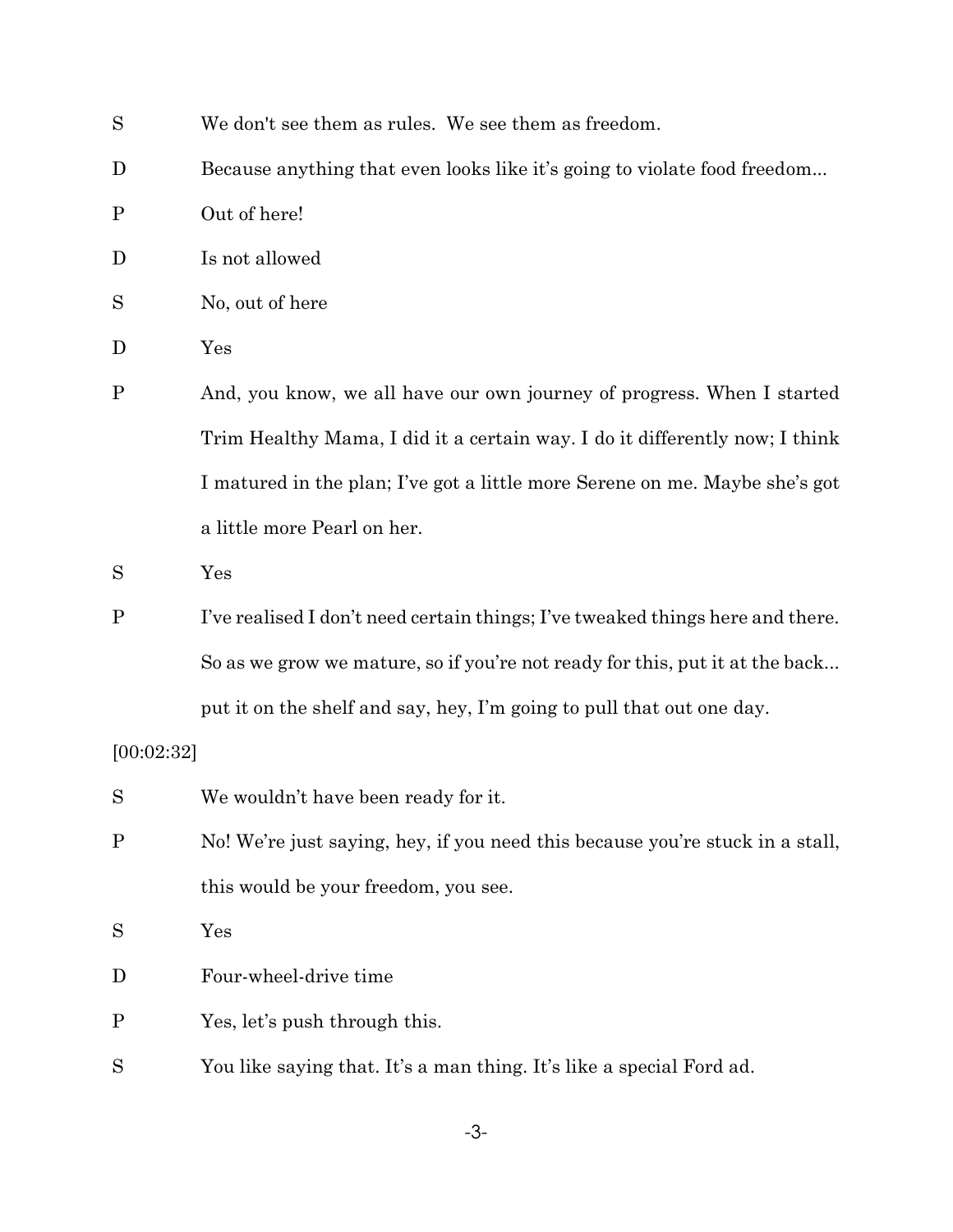| D           | I get to keep talking about four-wheel-drive, and I never really get to do     |
|-------------|--------------------------------------------------------------------------------|
|             | that, so                                                                       |
| $\mathbf P$ | Yes, I don't know how many of the Mama's are resonating with it, maybe a       |
|             | few, but you're 17 men, you have them.                                         |
| D           | All right, so instead of four-wheel-drive                                      |
| $\mathbf P$ | No, you're good, mate.                                                         |
| D           | What's like the final push for the baby? I don't know. I'm done! I'm done!     |
| $\mathbf P$ | I don't know. We should                                                        |
| D           | Just move on. Try to pretend I never said that.                                |
| S           | He tried to do a birth analogy, but, yes                                       |
| $\mathbf P$ | Yes                                                                            |
| $\mathbf P$ | Okay, so please listen to last week's, which we talked about some pitfalls,    |
|             | we talked about if you're Heavy S'ing or if you're eating all your calories at |
|             | night                                                                          |
| S           | And the first week of the series, which is                                     |
| $\mathbf P$ | Oh, that's the most important one.                                             |
| S           | The catapulting part of this                                                   |
| D           | Oh, slow down!                                                                 |
| $\mathbf P$ | Slow down and stop stressing!                                                  |
| D           | Slow down and, specifically, it was about, of course, slow down in life, but   |
|             | slow down when you eat.                                                        |
| S           | If you get a chance to watch the little ten-second movie of Danny slowing      |

-4-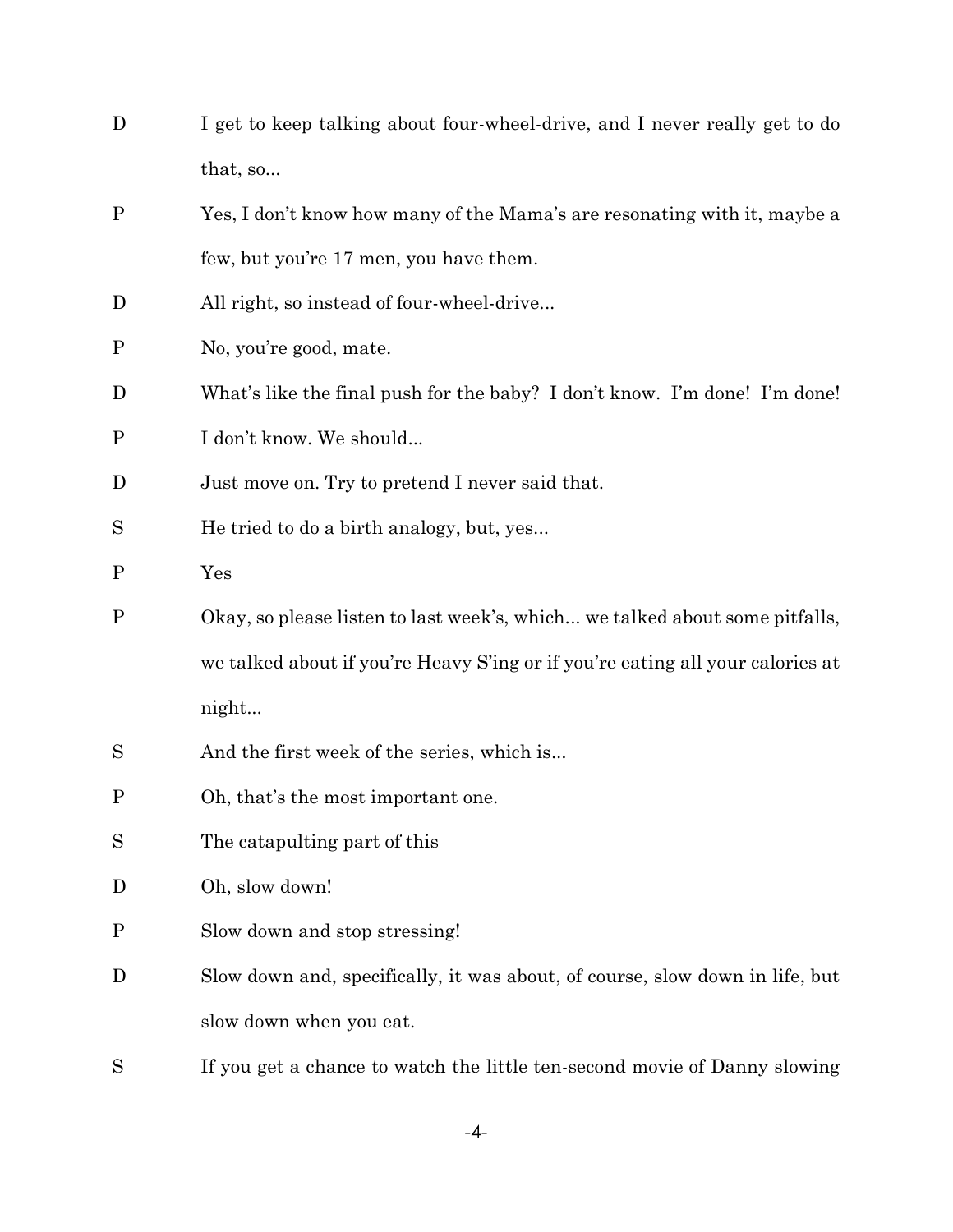down...

- P Danny...
- S It blessed my soul.
- P Yes, after... we didn't tell Danny to do this. After our podcast on slowing down, Danny took out his bar – I didn't even care what bar it was, it had some protein in it, but Danny does the Man Plan, things aren't quite perfectly S and E sometimes, but he looked for a bar with protein, and it was a good protein. It wasn't like soy protein.
- D It was solid bar.
- P So he... hey, he just started eating this thing in a totally different way than he usually would...
- D I gave you an example, if you will, of a slowdown.
- S And we were like: stick that phone in front of him because that's just too perfect, so...
- P Yes

S It wasn't planned.

D Where is it...? Where is that?

[00:04:05]

| $\mathbf P$ | I don't know. It's on. We'll make sure it's on. |  |  |  |  |
|-------------|-------------------------------------------------|--|--|--|--|
|-------------|-------------------------------------------------|--|--|--|--|

D Is it on somewhere, all right.

P It's good. Okay, so...

S Where did we leave off? We left off last time about: don't be in a rut of S.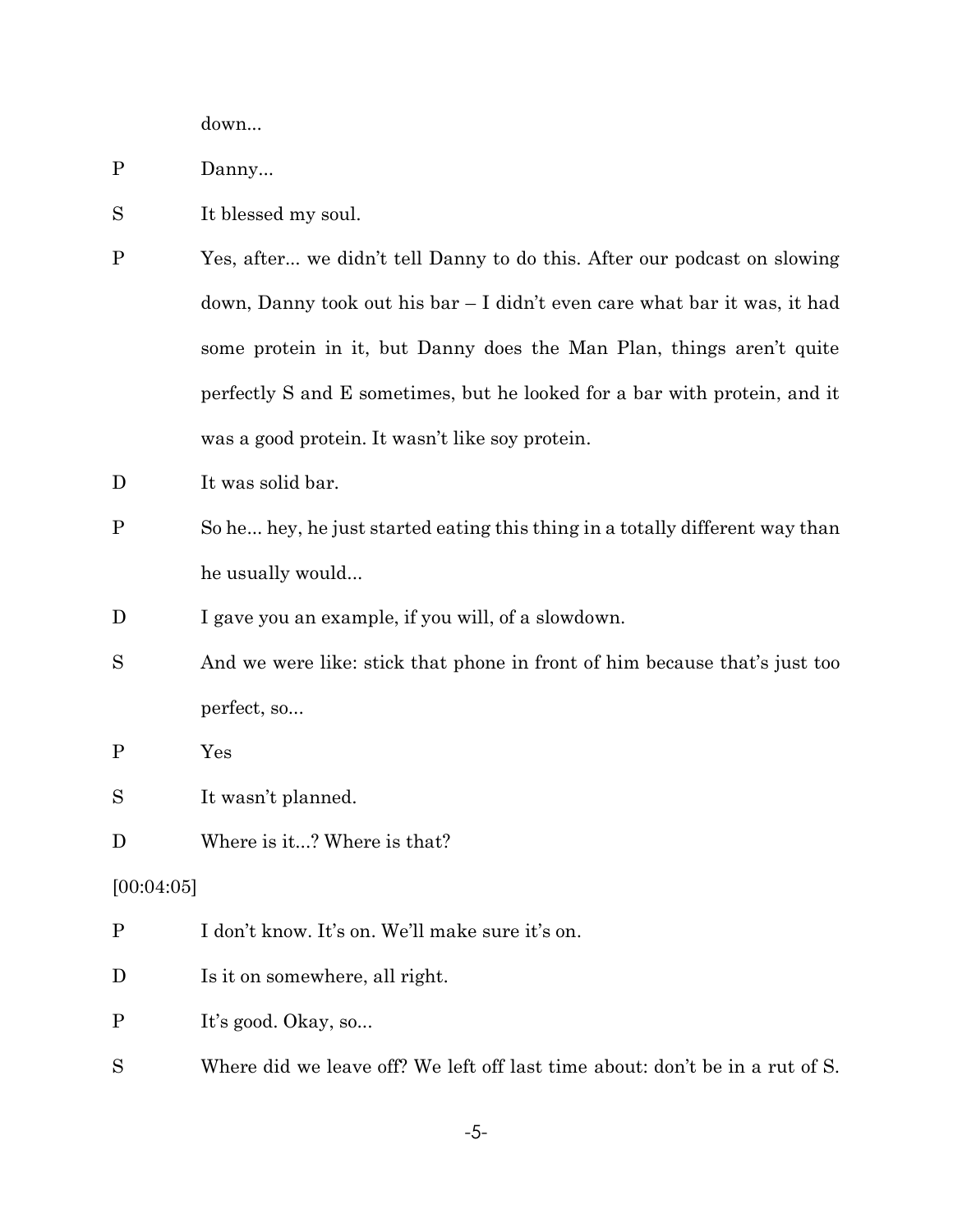Or if you're in a rut of just E's, which is very rare, but some people may be in it; maybe they're scared of fat...

- P I think it's possible.
- S We need to change that, because it's all about fuels people.
- P And, you know what, we talked about Heavy S and all that, but the pure fat, we didn't really discuss, Serene...
- S Oh, that's huge....
- P What are the revving fats and what are the non-revving fats, which is still a part of Trim Healthy Mama because they're fun and they're wonderful, comforting fats, but what are the fats that help you lose weight?
- S Coconut oil, MCT oil, butter, red palm oil if you're weird enough, like me; any of those... olive oil...
- P Yes.
- S In salad, any of those pure, super food, real food oils. We're not talking here about mayonnaise here that's Hellman's, soy bean oil or ranch...
- D At least that's Hellman's
- S We're not talking here about, you know, pasteurised cream cheese and...
- P Yes, now, those things... hey, they're on plan. They're not as trimming as the other oils we talked about, and let's talk about amounts; some of us, like the more oil... the more coconut oil Serene uses the more it just burns the fat off her body.
- S Yes, I have to be careful not to have too much, because I'll go underweight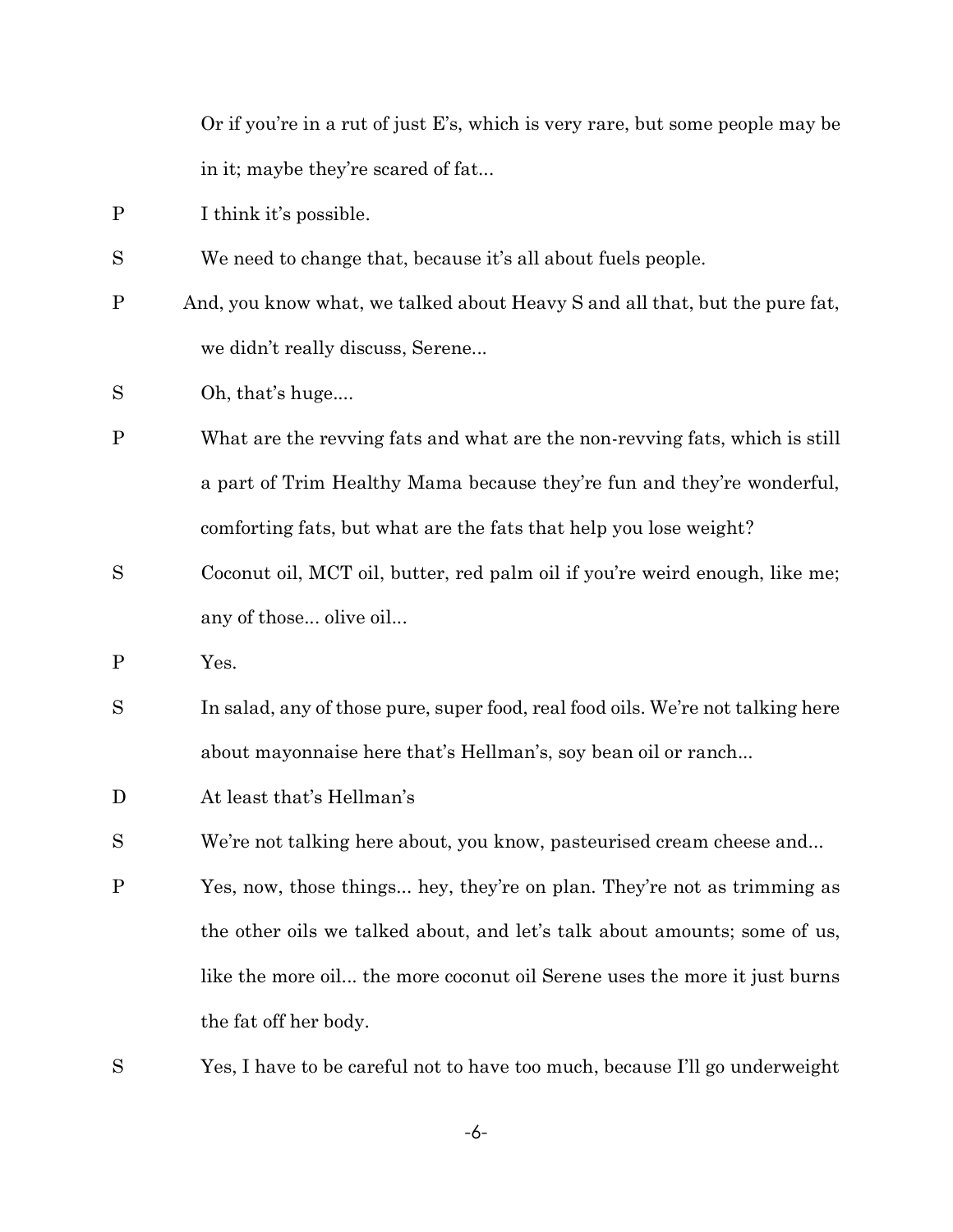with too much coconut oil.

| D            | So coconut oil on its own can shred fat?                                       |  |  |  |  |  |
|--------------|--------------------------------------------------------------------------------|--|--|--|--|--|
| S            | No but whenever you have it in an S setting, like, you know, if like, that's   |  |  |  |  |  |
|              | where, yes, but                                                                |  |  |  |  |  |
|              |                                                                                |  |  |  |  |  |
| D            | It sounds like I'm going to have to start spreading some coconut oil           |  |  |  |  |  |
| $\mathbf P$  | Well, you don't need to lose weight, Danny.                                    |  |  |  |  |  |
| $\mathbf P$  | But MCT oil is the most trimming oil, so, like, if you've got a salad, instead |  |  |  |  |  |
|              | of putting ranch, put some MCT oil and balsamic vinegar and something          |  |  |  |  |  |
| S            | And it makes everything so silky.                                              |  |  |  |  |  |
| D            | Yes                                                                            |  |  |  |  |  |
| $\mathbf P$  | So delish! I love it!                                                          |  |  |  |  |  |
| S            | I love it!                                                                     |  |  |  |  |  |
| $\mathbf P$  | But, hey, I want to talk about amounts here. Like I said, Serene can just      |  |  |  |  |  |
|              | chow down on that stuff. Some of us use those trimming oils, but you might     |  |  |  |  |  |
|              | be a person who just doesn't burn fat as well as Serene or some other          |  |  |  |  |  |
|              | people, so then you don't go putting four Tbsp on your salad                   |  |  |  |  |  |
| S            | And maybe you burn carbs better than me.                                       |  |  |  |  |  |
| $\mathbf{P}$ | Yes.                                                                           |  |  |  |  |  |
| [00:06:17]   |                                                                                |  |  |  |  |  |

So we're all different.

P We're different. So don't go putting four or five tablespoons of oil on your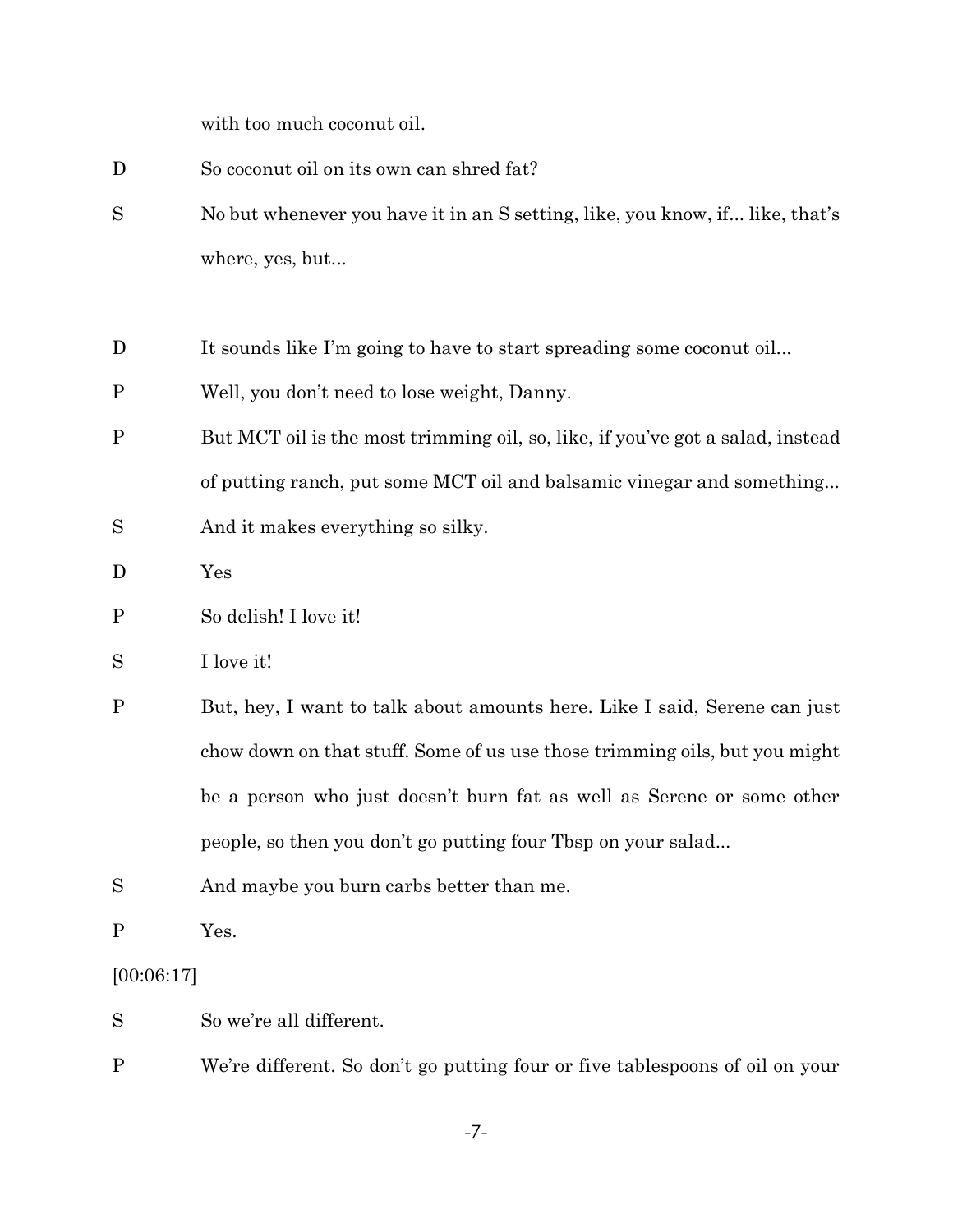salad. You're going to get wonderful health benefits with one to two tablespoons.

S Yes

- P So as much as we've just told you about the most slimming fats there's also amounts to consider. Tune into your body, listen to your body watch what's happening; don't just think, well, hey, coconut oil on plan, I'm going to just shove it down my throat all day. Tune into what your body needs.
- S Give me chocolate, every time I pass the fridge.

P Yes.

- S So, actually, that brings us to a point, but we're not there yet, to that point, but we should talk about...
- P Okay, what was that point?
- S Grazing Grace
- P Yes, we'll talk about that later, mates.
- S Yes, we'll talk about that later.
- D Is that a new show coming out on Netflix?
- S Yes, it sounds like a new show. But, yes, so one way of really tweaking your S Meals is make sure that not all of them are Heavy S, which is... Heavy S simply means the more dense calories from fat that are not as revving.
- P Yes, let's talk about some of the fats that are welcome on plan and people do well with them...
- S Store-bought mayonnaise

-8-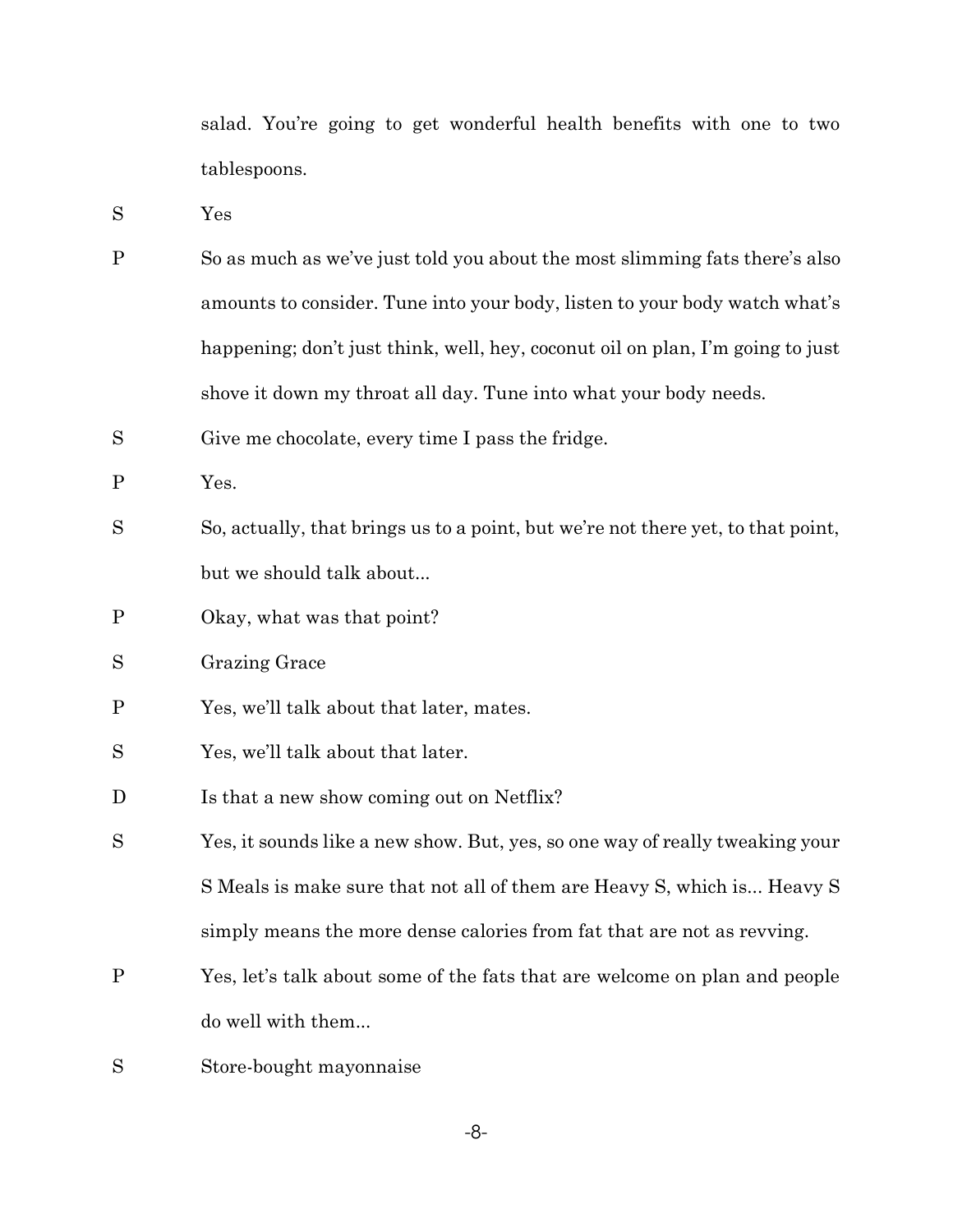- P Okay, these are the ones that, if you're at the store, let's watch some of these. You don't have to eliminate them, but let's watch them, store-bought mayonnaise, store-bought ranch, if you're going to have some store-bought ranch, please thin it down with some water. And here's my best tip, oh, my goodness, this can change your world and you still want to eat some storebought ranch, because, Serene, I know you never do. Serene has a fabulous ranch dressing in the new Trim Healthy Table Book.
- S Thank you, Pearl
- P That's Fuel Pull

| A recipe |
|----------|
|          |

[00:07:47]

- P It's a recipe, and people, like, I cannot believe I'm eating this ranch and it's Fuel Pull. S Hey! P They are loving it Serene. S I'm so happy. I'm like wiggling my toes in delight. P But some of us...
- D I can verify that; she is.
- S I have toe issues.
- P Some of us don't always want to make ranch dressing; we don't want to take that trouble, so we buy... okay, I am talking... I am the half-author of these books, half the co-author, I still buy ranch dressing. I just love it.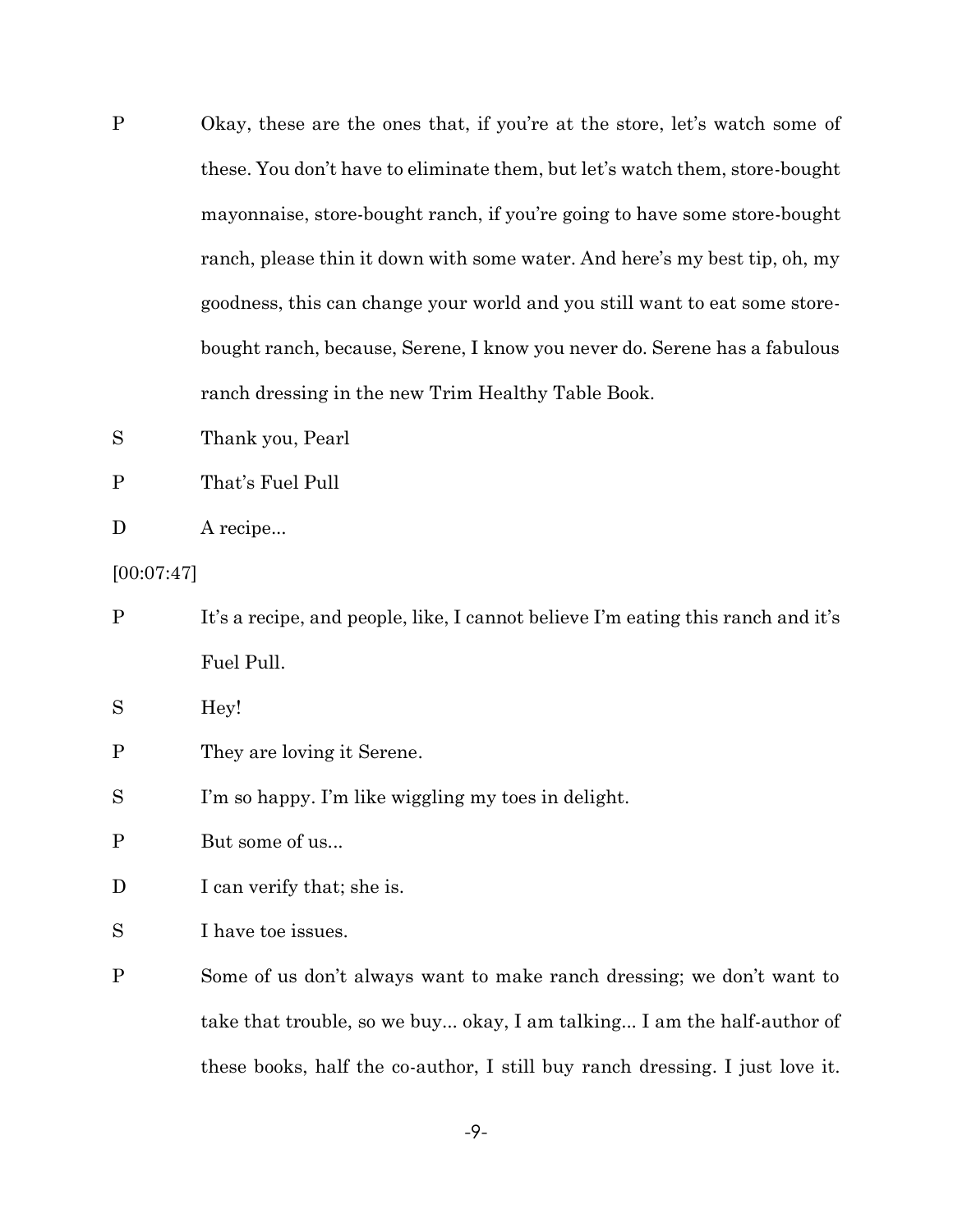Usually, I have olive oil and vinegar or MCT oil and vinegar, but sometimes I just want my ranch.

S And Pearl and I are still friends.

#### [00:08:17]

- P We're still friends, but here's what I do now. Oh, my goodness, Serene, this can just change people's worlds! First of all, I do thin the ranch down with a little bit of water because I don't want, you know... it's not healthy fats, the store-bought ranch. I just put a small amount on my salad. Then I get Frank's Buffalo Hot Sauce and I put a lot of that on my salad, and so I've got a little bit of white and a lot of red, and my salad is so tasty, and I've got so much dressing because I really dressed it with the hot sauce...
- S Wow!
- P That I really don't need much of this ranch
- S I truly love hot sauce on salad.
- P And my salad is just zinging!
- D That's kind of an interesting point that I think applies more broadly, how instead of drowning your foods and things, consider something spicy, because what you're going for is full flavour, right?
- P Yes, you are, and it revs your metabolism with the spice. Well, we actually have a... for Serene-lovers and purists, you can make your own fermented hot sauce from the Trim Healthy Table Book.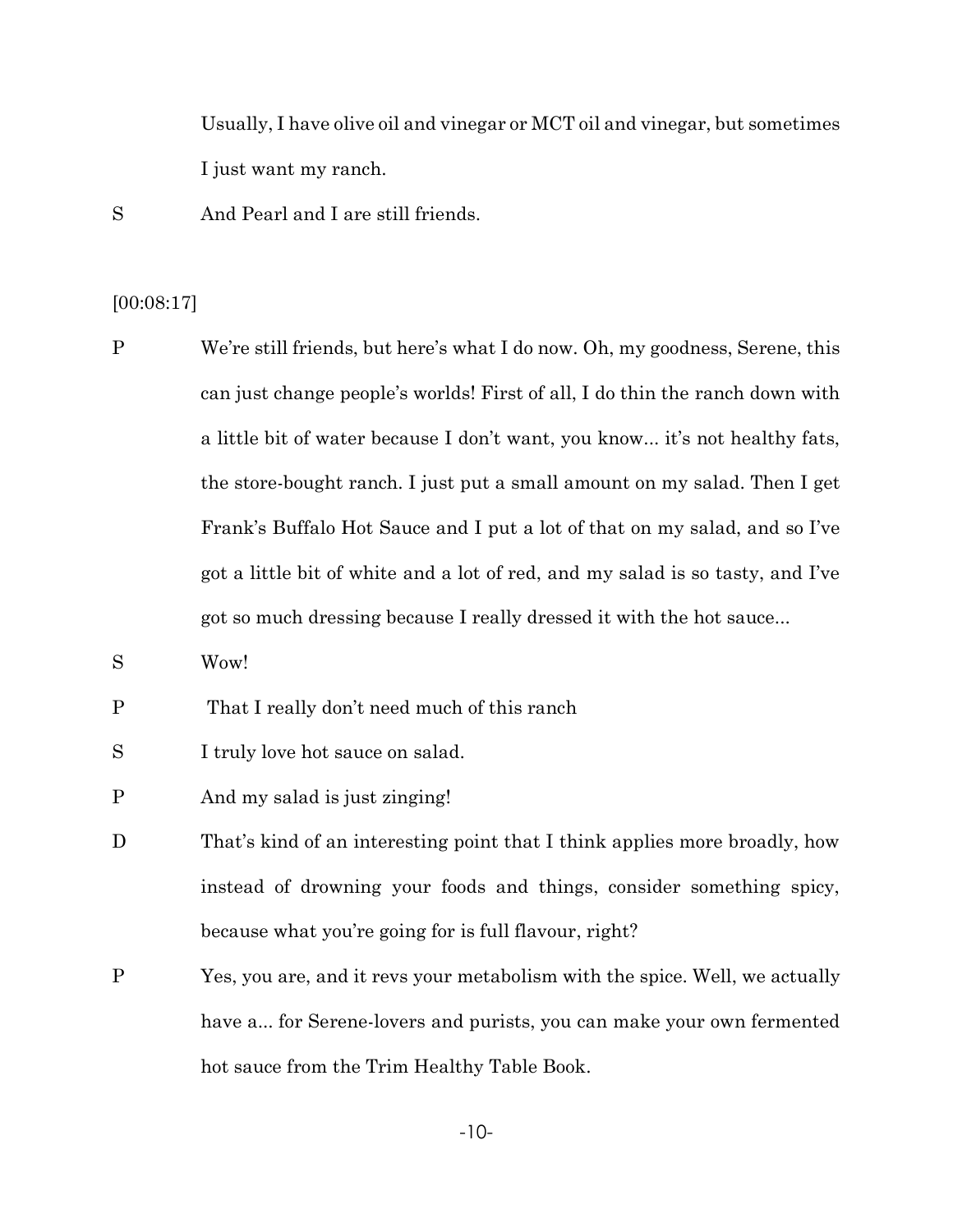- S That stuff rocks.
- P And it is yummy, but some of us just want to buy stuff. And here's the deal, if you're not a spice-lover like me, like, I really love that heat in my mouth, you can use a mild salsa and do the same thing. You can use a mild hot sauce and do the same thing, but it's just that flavour.
- S Oh, yes
- P And you're cutting down all the junk ranch.
- S And all the calories
- P Now, listen, ranch is on plan, but I sort of consider it junk.
- S Yes, it's a Franken.
- P Yes, it's a Franken.
- D Franken!
- P So let's keep going with some of these fats that aren't so healthy.
- S Yes, okay, now these fats that I'm about to say are super-super-healthy. They are also... they...

#### [00:09:52]

- P What, I thought we covered those?
- S No, they are super foods, but they're not as revving as pure coconut oil, olive oil...
- P Can we cover the junk ones first?
- S Yes, but we did... mayonnaise and ranch are the major junkies, margarine was not ever on plan.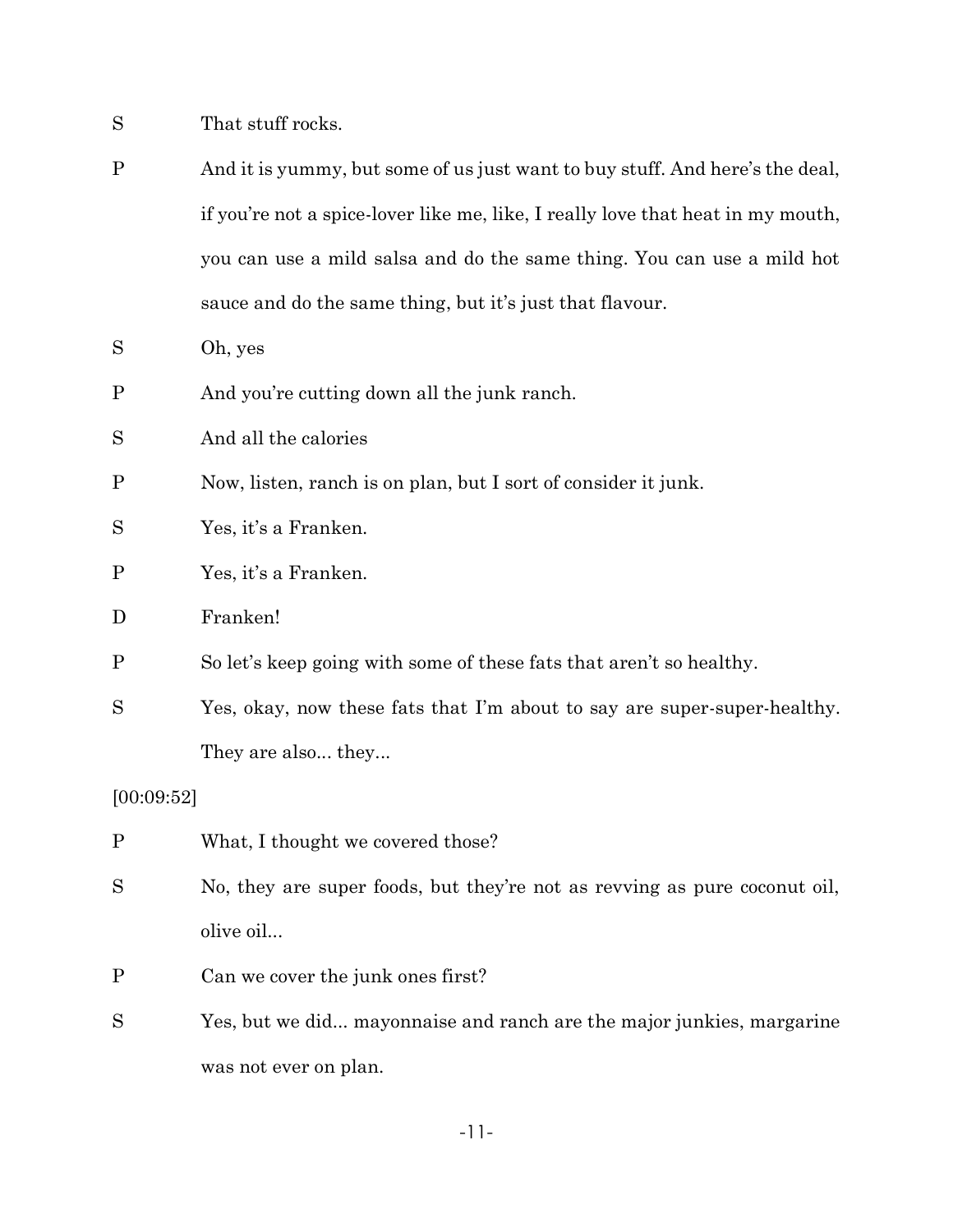| $\mathbf P$  | Okay, well, let's                                                            |
|--------------|------------------------------------------------------------------------------|
| S            | So what else                                                                 |
| $\mathbf P$  | $O\$ {Ray}                                                                   |
| S            | Everything; soybean oil is junk.                                             |
| $\mathbf{P}$ | No, Serene                                                                   |
| S            | Oh, yes, the pasteurised cream cheese                                        |
| $\mathbf{P}$ | Store-bought ultra-pasteurised cream and cream cheese                        |
| S            | Half-and-half, yes.                                                          |
| $\mathbf P$  | I go small on those amounts, but sometimes I will have a good piece of       |
|              | cheesecake and I'll just enjoy it. Come on!                                  |
| S            | We do.                                                                       |
| $\mathbf{P}$ | But if they're your daily fare                                               |
| S            | If I go to a birthday and our wonderful hill baker, hilltop baker here,      |
|              | Esther                                                                       |
| $\mathbf P$  | Yes, Serene's daughter-in-law.                                               |
| S            | She's the best pie baker, cake baker, I'm going to have a piece of her cake. |
| $\mathbf P$  | I totally am.                                                                |
| S            | I'm just going to have some and enjoy it                                     |
| $\mathbf P$  | And sometimes I'll have a little tablespoon of cream cheese in my shake;     |
|              | it's okay.                                                                   |
| S            | Oh, I won't go as far as that.                                               |
| $\mathbf P$  | Okay, well, you're the purist of our team.                                   |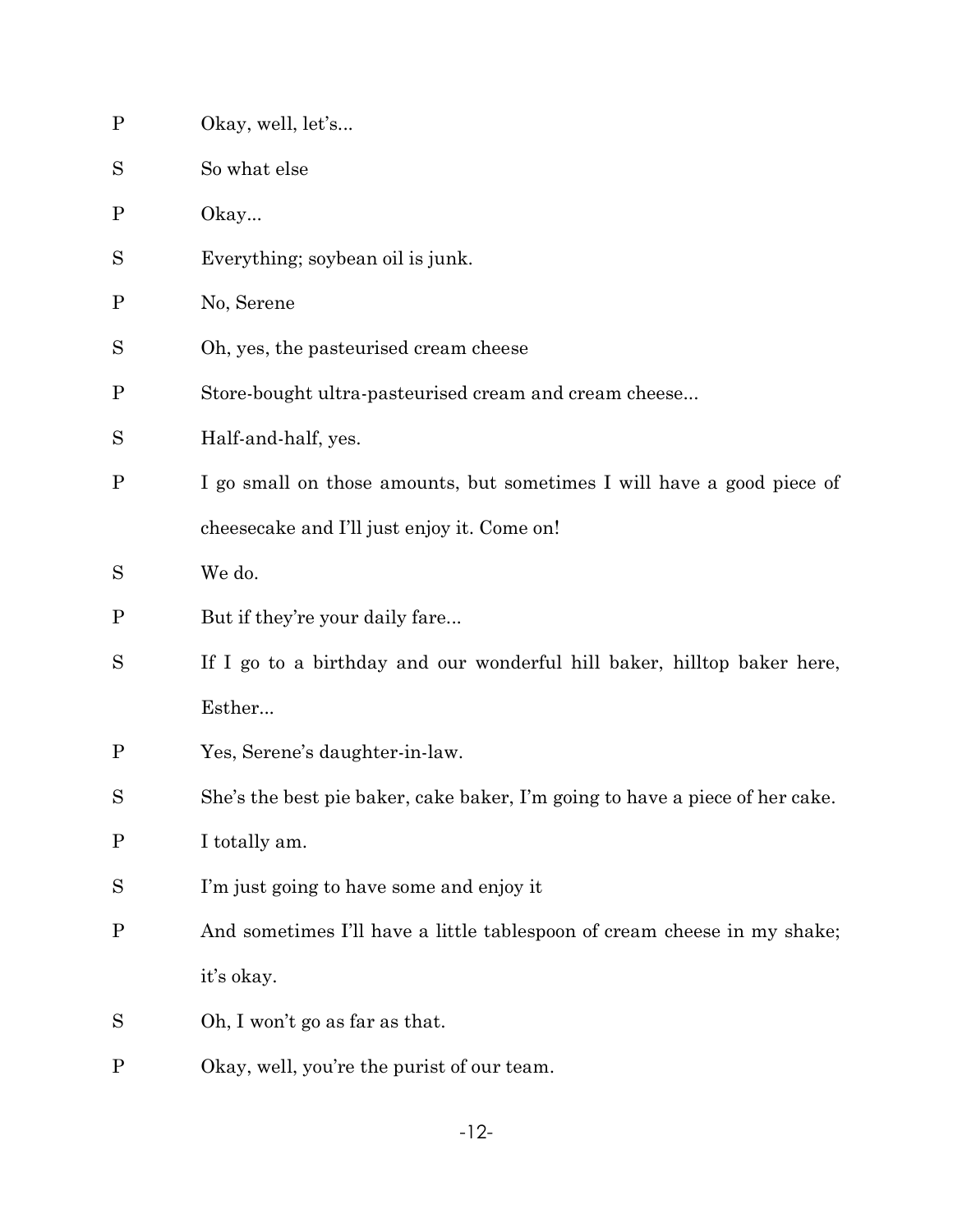| S            | I will still be your friend Pearl                                               |
|--------------|---------------------------------------------------------------------------------|
| $\mathbf P$  | Yes. But all I'm saying is, if you're in a store, check also, ultra-pasteurised |
|              | cream you're pouring in your coffee, are you just?                              |
| S            | But do a Trimmy. I tell you what, the Trimmies are so delicious, and if         |
|              | you're not going to take the time for that, then do like Pearl does and         |
| $\mathbf P$  | I do one                                                                        |
| S            | Over the years she's just got less and less with her cream.                     |
| $\mathbf P$  | I do one teaspoon.                                                              |
| S            | When she wants to fatten me up, I know what she does. She's like, Serene,       |
|              | hey, would you like me to put some cream in your coffee?                        |
| $\mathbf{P}$ | Yes.                                                                            |
| S            | She purposefully pours as much as she can pour in.                              |
| $\mathbf P$  | Yes.                                                                            |
| S            | So because she knows too much cream in your coffee is a way of doing            |
|              | that.                                                                           |
| $\mathbf P$  | Yes, I do one teaspoon of cream in my coffee. I'm sorry, I've just grown to     |
|              | love it.                                                                        |
| S            | Yes                                                                             |
| [00:11:15]   |                                                                                 |
| $\mathbf P$  | That's full-fat, that's full-on heavy cream. That's not half-and-half. You      |
|              | need more than that when you're dealing with half-and-half.                     |
| D            | Every now and again I still. just a little sip of heavy cream                   |

-13-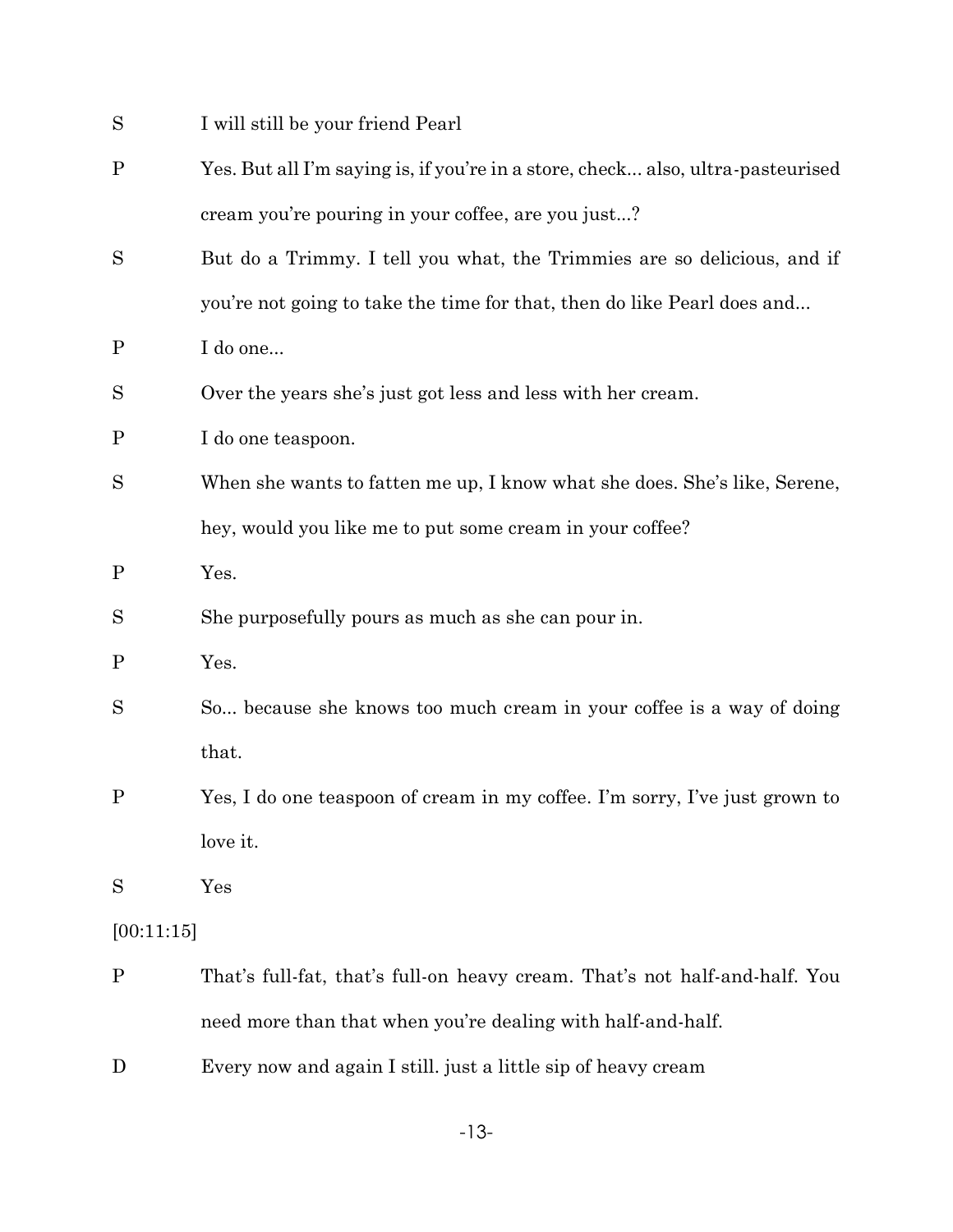| $\mathbf P$ | Oh, you just swig it out of the carton?                                     |
|-------------|-----------------------------------------------------------------------------|
| D           | Just a but it's I used to chug it like a psychopath.                        |
| $\mathbf P$ | That's all right, mate.                                                     |
| D           | But every now and again now                                                 |
| $\mathbf P$ | That's funny.                                                               |
| D           | Just to just for old times' sake.                                           |
| S           | Sometimes I get the psychopath deal for my raw cream, on top of that        |
|             | pastured raw milk, but I have no guilt about that.                          |
| D           | Yes                                                                         |
| $\mathbf P$ | Well, it's grass-fed.                                                       |
| S           | But after reading the Slowdown Diet, you shouldn't have guilt about that    |
|             | little chug of the real. stuff                                              |
| D           | You know, my kefir has curbed that desire for me to be chugging heavy       |
|             | whipping cream.                                                             |
| $\mathbf P$ | We will just call you Kefir King Danny.                                     |
| $\mathbf P$ | I love it, Dan, I love it.                                                  |
| D           | Kefir is king at the Valdes house                                           |
| $\mathbf P$ | Okay, so                                                                    |
| S           | Okay                                                                        |
| $\mathbf P$ | Okay, I had to get another out of the way. Serene, go, what's yours?        |
| S           | Okay, so these fats I'm about to say are healthy. They are superfood, they  |
|             | are wonderful, but they don't burn as well as the coconut oil, the MCT oil. |

-14-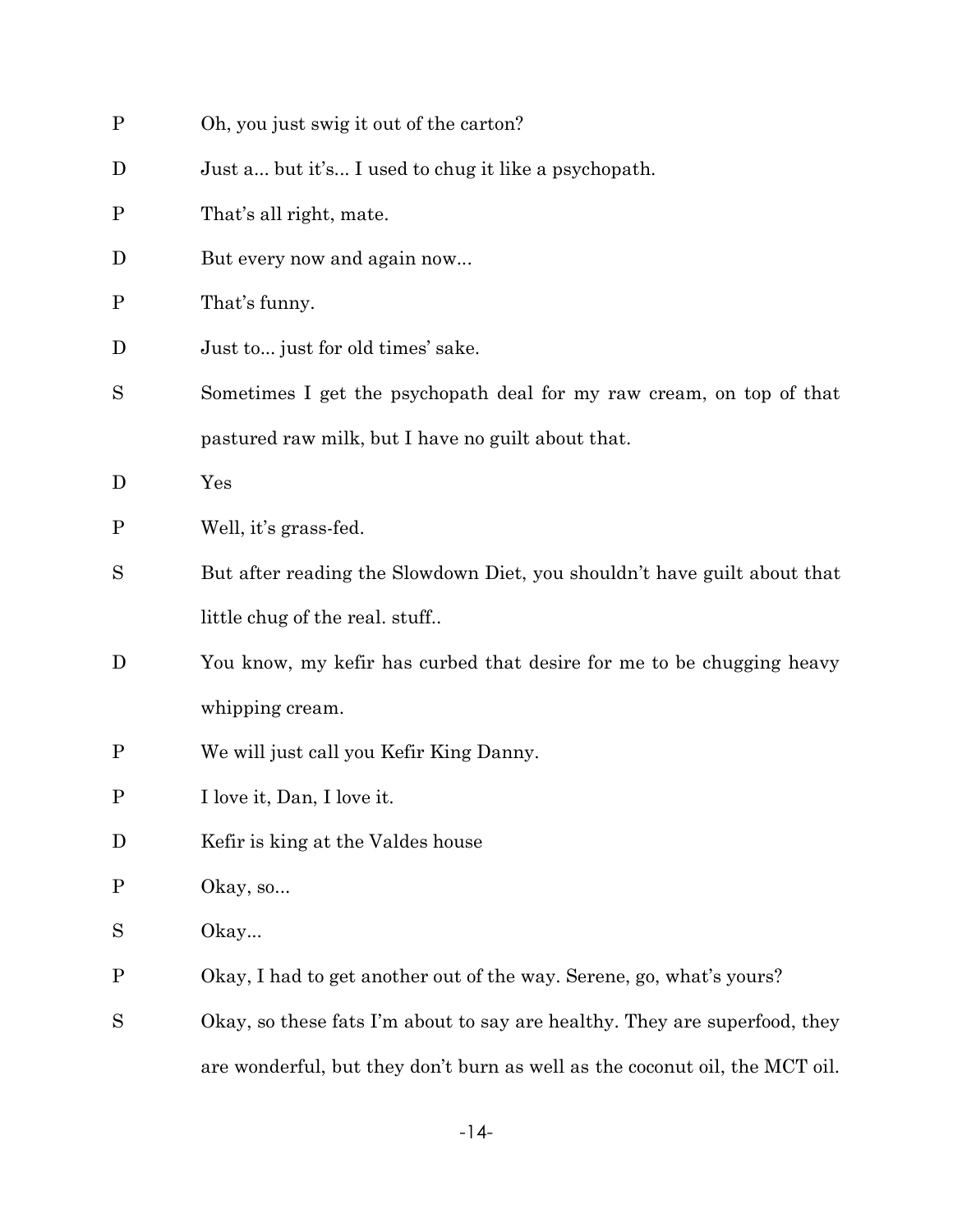Those are the first burners, and then next the butter, and then next under that the olive oil. Olive oil does burn majorly, but it's not the middle-chain fats; and the butter is a short-chain fat. The shorter and the middle-chain fats, they just burn quicker.

### [00:12:20]

| $\mathbf{P}$ | Along with those, I'd just put some other oils, like sesame oil             |
|--------------|-----------------------------------------------------------------------------|
| S            | Yes, they're so great.                                                      |
| $\mathbf P$  | Things like that                                                            |
| S            | But they're just they're more of a long-chain fat and they are Deep S, so   |
|              | they're fantastic. Your body will just do well on them, way better than the |
|              | pasteurised dairy and the fandangled soybean oil. But just know that they   |
|              | are like not as revying.                                                    |
| $\mathbf P$  | They're B instead of the A.                                                 |
| S            | Yes, and as far as the rev                                                  |
| $\mathbf P$  | Right, the rev                                                              |
| S            | Because God made everything A, you know.                                    |
| $\mathbf P$  | He did.                                                                     |
| $\mathbf S$  | But then nuts                                                               |
| $\mathbf{P}$ | Okay.                                                                       |
| $\mathbf S$  | I just call that a C on the rever                                           |
| $\mathbf P$  | Yes.                                                                        |
| S            | .A on the quality of wonderful health                                       |
|              |                                                                             |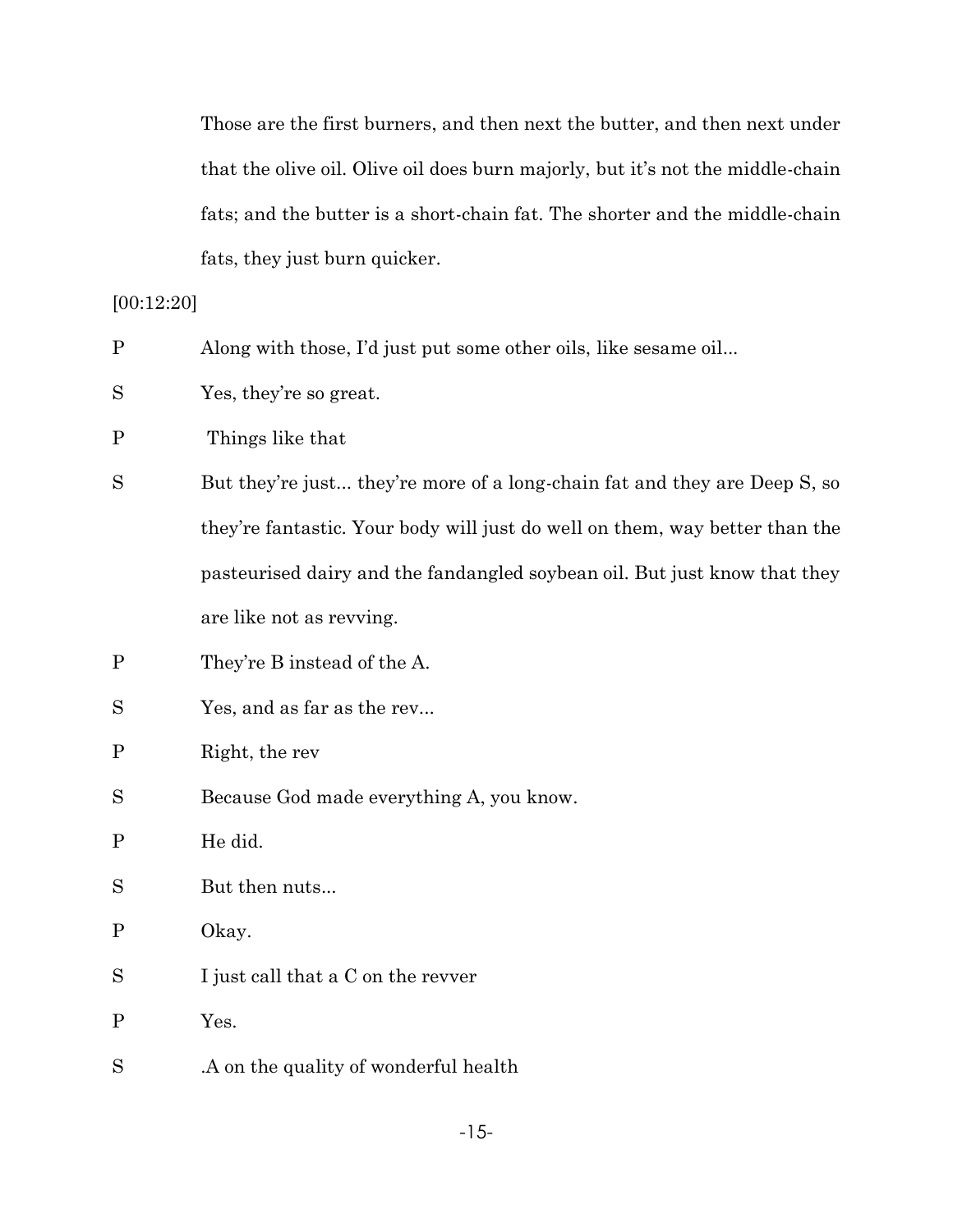- P Health
- S But if you're in a stall, don't go like pig out on the not-so-revving fats.
- P And can we talk about almond flour for a minute?
- S Yes!

P Oh, my goodness

- D Please, Pearl. Well, I don't even know...
- P Almond flour is nuts ground up. You can so easily overdo that. If you're just going to, in finding your Trim Healthy Mama way on Pinterest, you'll find that every second recipe has almond flour in it. That is not the way we invented our plan.
- S You know, that's massive monsters with giant teeth done all the hard work first for you, right, mushing those almonds up. It would've taken you a while to sit and chew all those almonds. So you don't even realise how many almonds you're eating.

[00:13:37]

- P And, you know, you've got an almond flour crust and then you're putting almond flour into your cookies and listen that's why we created Baking Blend, because almond flour is too heavily dense. You can do it occasionally, but it's too much for your body. I don't know one person that could...
- S Our Assistant Manager is walking past the podcast like a psychopath speed-walker walking down the creek.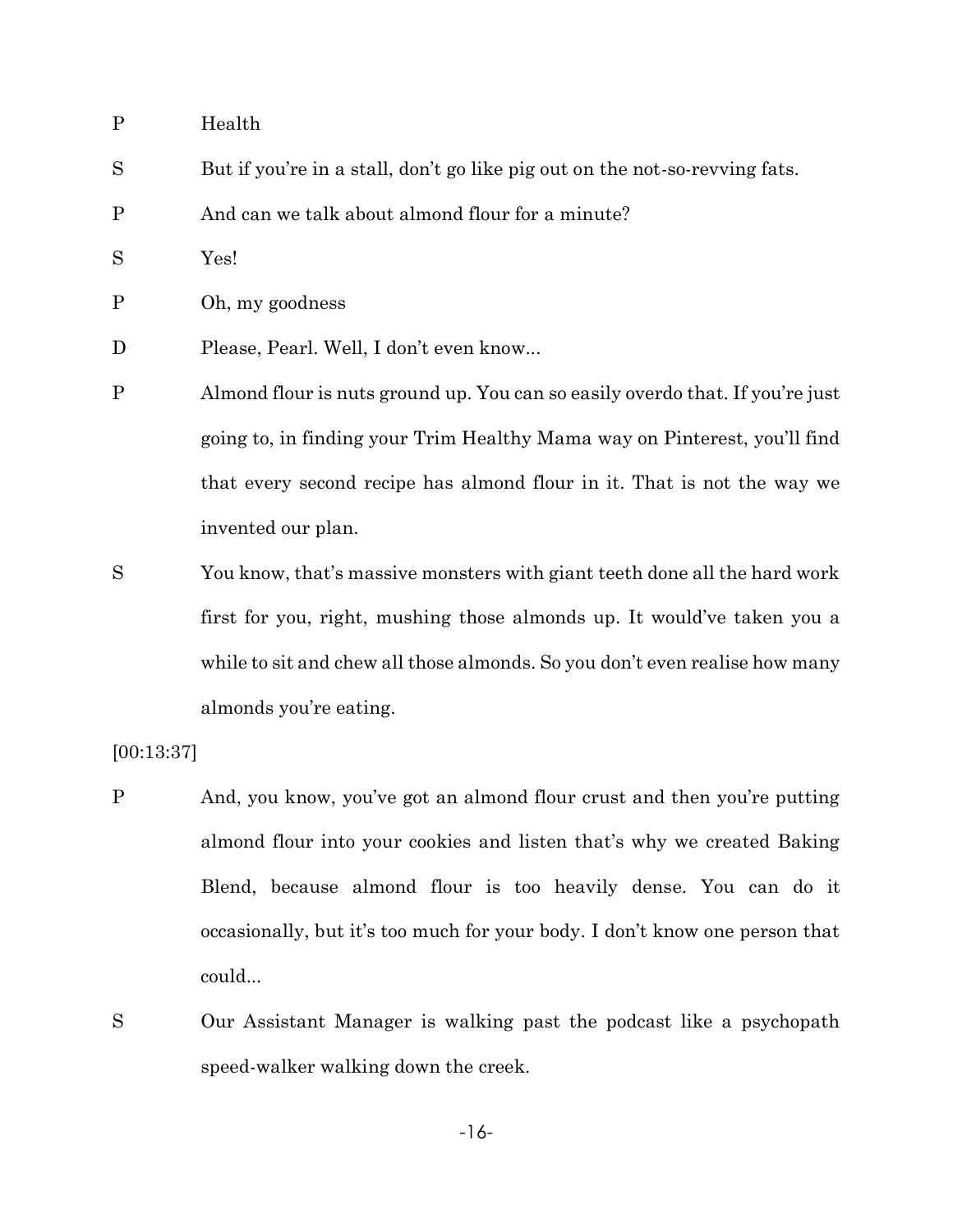| $\mathbf P$  | Oh, she walks down the creek and she goes fishing and kayaking and stuff.        |
|--------------|----------------------------------------------------------------------------------|
| S            | I just wanted to paint the picture. Anyway, back to the podcast                  |
| $\mathbf P$  | Almond flour – listen, we're not saying it's a bad food; it's a fine food, but   |
|              | people are overdoing it, and it has been overdone.                               |
| S            | It's Christmas, it's birthday, it's, like, you go and have that almond flour     |
|              | crust awesome.                                                                   |
| $\mathbf P$  | If you want to if I could list maybe the number one reason for stalls on         |
|              | Trim Healthy Mama                                                                |
| S            | Thank you.                                                                       |
| P            | I'll just blame almond flour.                                                    |
| S            | And cream cheese                                                                 |
| $\mathbf P$  | Yes.                                                                             |
| S            | Almond flour and cream cheese                                                    |
| $\mathbf P$  | And that's why we created Baking Blend. There's a tiny bit of almond flour       |
|              | in it, but there's all those other lighter flours in there so that you can enjoy |
|              | your treats without overdoing fuels.                                             |
| S            | And collagen in it.                                                              |
| $\mathbf{P}$ | Yes.                                                                             |
| S            | Which is fantastic for weight loss                                               |
| $\mathbf P$  | And it's cheaper than almond flour. Listen, we don't always, we don't like       |
|              | force our products onto people, but there's a reason it's there.                 |
| [00:14:43]   |                                                                                  |

-17-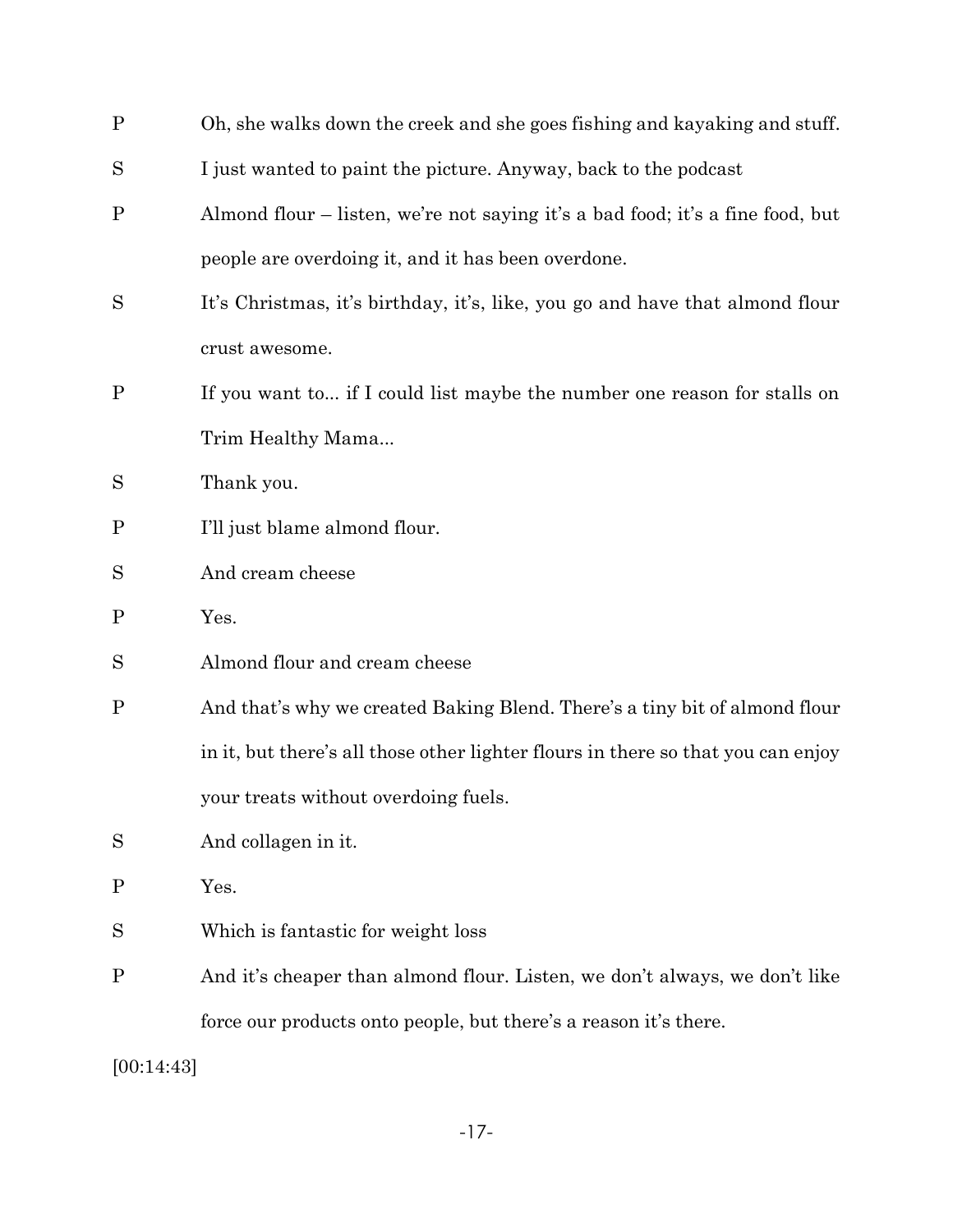- S There is a reason, because we care.
- P Yes.
- S That's why it's there, and it took a long time to figure out. We had a good old bunch of fights in our kitchen, and so...
- P Yes, about how to formulate Baking Blend.
- S Yes
- P Well, okay, so there we go nuts. Thank you, Serene, for bringing that up. Let's be respectful of nuts.
- S And avocado is another super food and I want you to put half on your salad, but not if you've already got walnuts and goat's cheese and all your olive oil. Just choose one fat, one... besides from your olive oil. You can choose like a sprinkle of nuts or, you know, or that half avocado. Now, if you're at goal weight or if you've got no trouble with that scale tipping, or if it's just your one special Sunday afternoon salad, have a few varieties of fats, but if you're in a stall and this is your everyday salad...
- P You can still really enjoy that salad...
- S Yes
- P You really can. But what we're talking about is a daily basis thing here; if your salad has goat's cheese, has oils, has nuts and has avocado, there might be a little pulling back there.
- S Now, the recipes in the first, first, first Trim Healthy Mama book, the first one, before we even went to a publisher...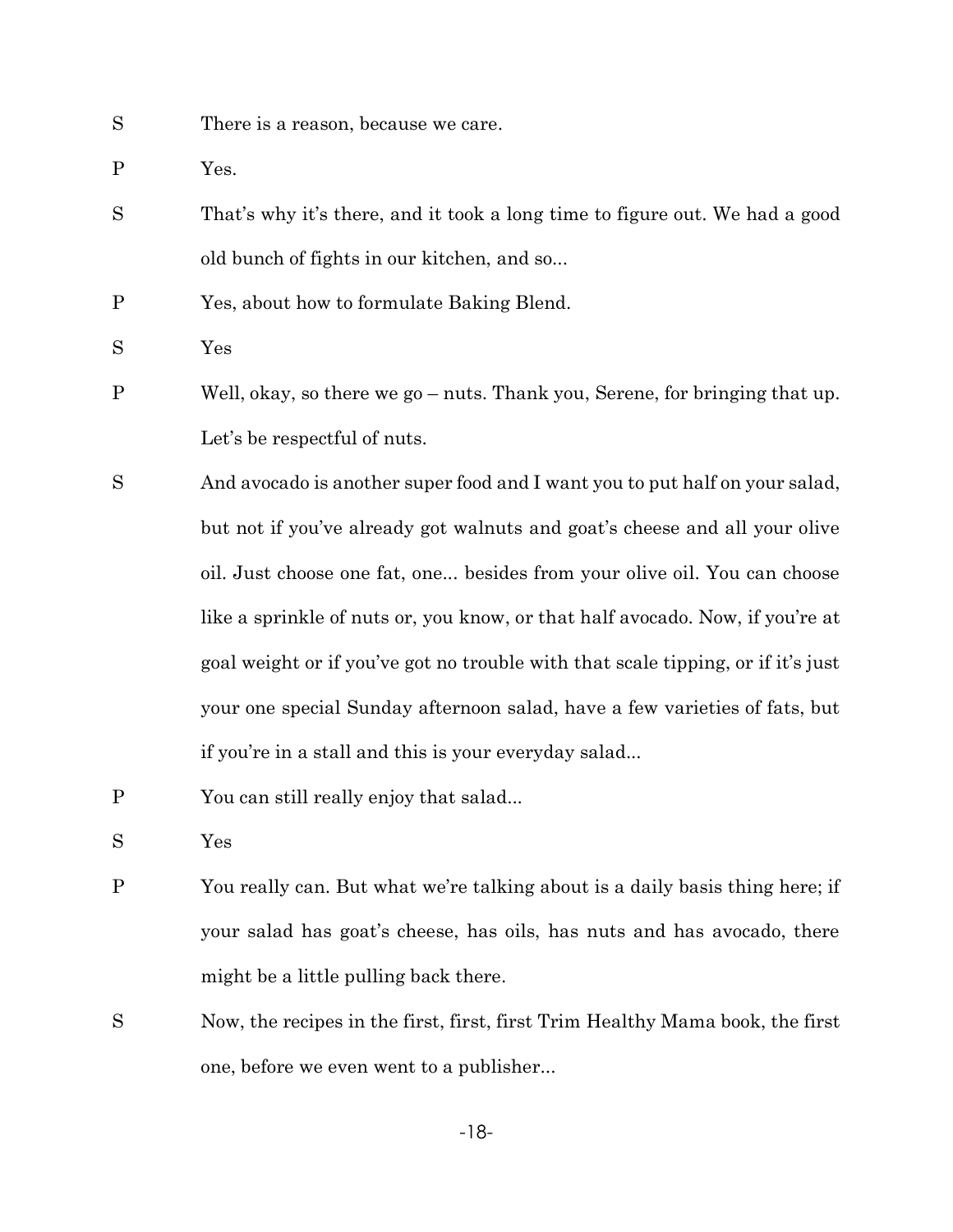| $\mathbf P$ |  |  |  | Yes, original Trim Healthy Mama. |  |
|-------------|--|--|--|----------------------------------|--|
|-------------|--|--|--|----------------------------------|--|

- S There are some salads and some menu days... because it was my beginning experience on Trim Healthy Mama, and those are in there.
- P And, you know what...
- S To suggest a salad like that, and they're fine and I did well on them, but now we've learned that people can have issues...
- P People can.
- So we've changed, if you've noticed...
- P You're always pregnant or nursing almost always, so you totally need those calories.
- S But, you know what, I don't always choose all those fats any more...

[00:16:14]

P No, you don't.

- S Because I don't feel like I'm starved for them any more.
- P No, we don't overdo in our natural, basic plan, you know.
- S Because I can't enjoy my walnuts if I've got all these other things, like, crowding out my brain space.
- P I'm telling you, there's that little place in Dixon... we go to this little pizza place in Dixon, Tennessee, that's our hometown, and it's funny, because, you know, we take... Serene and I take people there, business, Trim Healthy Mama people, and they're like, why are you taking us to a pizza place. Anyway all that, just to say it's a Christian place, lovely, family-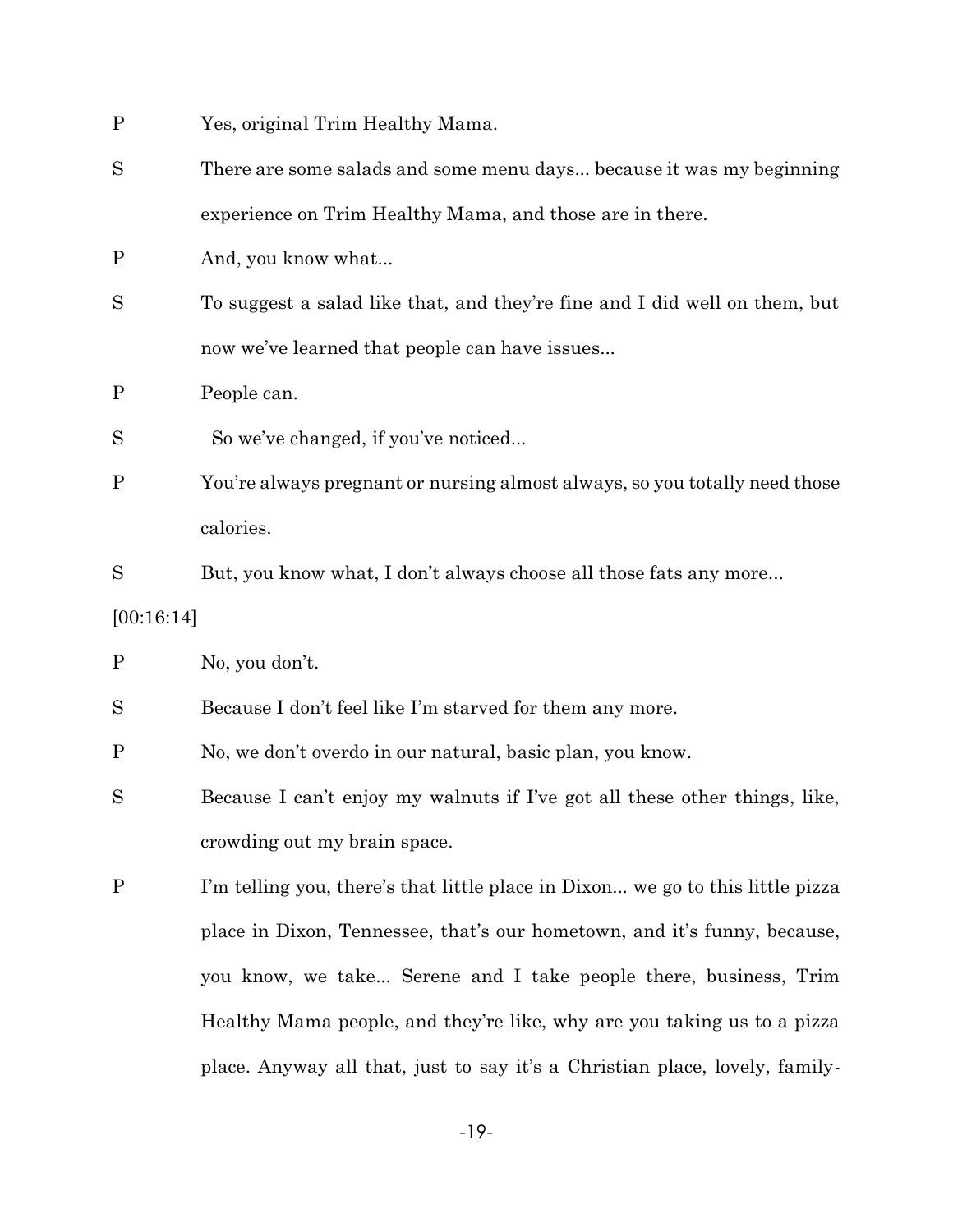owned, but they have the best salad there; I always get the goat's cheese and walnut and blueberry salad, and, Serene, I feel fine doing that.

- S Well, that's fine, but I tell you, when people have got a list of five fats going on at the same time.....
- P Yes, and doing it on a daily basis.
- S The whole avocado, all the walnuts, all the goat's cheese, the olives, the... all kinds of different fats.
- [00:16:59]
- P But we laboured that point. Do you have any more to say, because I've got a new point...
- S No, I think you could definitely move on. I'm still wracking my brain. No, but I do want to say really quickly, the cream in the coffee is a big deal.
- D Kidding!
- S My husband, bless his soul, I know it's his downfall...
- P Bless his soul!
- S He knows it's his downfall, he makes his coffee like Ninny. Ninny is what I call "mother's milk". All my children named my milkies Ninny.
- P Oh, no! Ninny, Mama! Haven was like: Ninny!
- S And every time Sam comes back from the gas station, the Shell, and he's got his coffee, I said, let me taste it. He's like, no, because you'll tell me it's Ninny. And I do. I taste it; I'm like, that is just pure Ninny!

[00:17:43]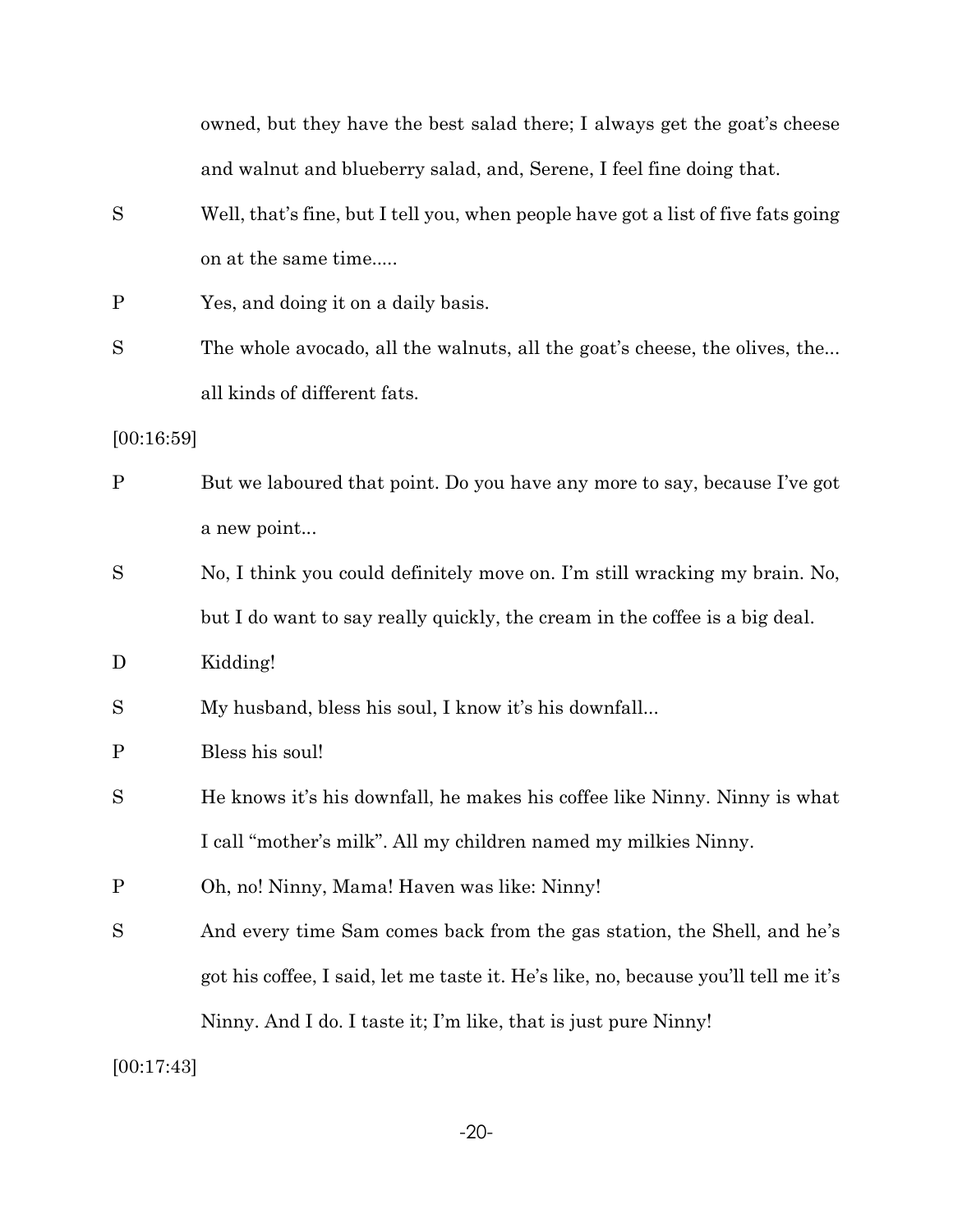- P His coffee's almost white, hey, with...
- S Yes, so... no and that's why he is exactly where he needs to be, and I think he's the gorgeousest [sic], sexy thing in the world, but...
- P Just hunkness
- S Yes, just a massive hunkness
- D But it's the cream?
- S It's the cream

#### [00:18:00]

- S Hey, shout out to you guys! We mentioned this awesome sponsor for our Trim Healthy Podcast, called Heatlh IQ to you guys, and they had such a response they were so thrilled, they were like hey, can you just tell them again about this, because you guys make things happen, you have made things happen for us…
- P The Mama's in the Trim Healthy World are world movers!!
- S You guys are game changers. We love Heatlhy IQ because they take into consideration your steps, your hard work that you are already doing.
- P You know how some auto insurance companies will reward you if you are a safe driver, well see Health IQ does that in the same way.. if you are a smart eater and you are if you eat Trim Healthy Mama or if you move your body, they reward you…
- S It makes sense and I love companies that make sense!!
- P So to see if you qualify go get your free quote today at

-21-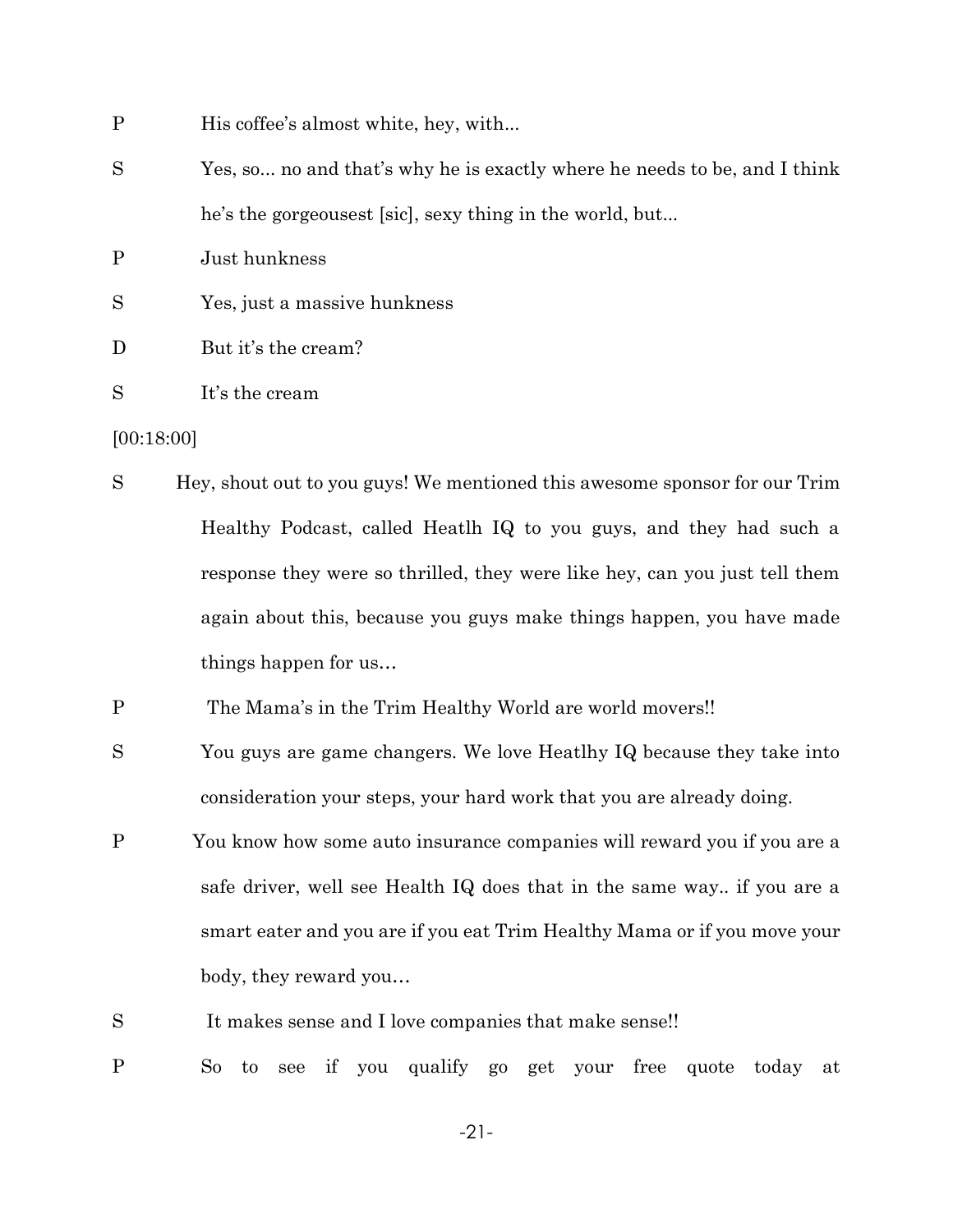healthiq.com/trimhealthy or mention the promo code trimhealthy, if you talk to a Health IQ agent, you can take your Health IQ quiz there and if you score well, you get lower rates

S Up to 33 percent

### [00:19:09]

| $\mathbf{P}$ | Hey, you're listening to the PODdy with Serene and Pearl, and I'm Pearl,     |
|--------------|------------------------------------------------------------------------------|
|              | and who are you?                                                             |
| S            | Serene                                                                       |
| $\mathbf P$  | Let's talk about dairy itself.                                               |
| S            | Okay, so my double-fermented, raw, pasture-fed kefir, I personally noticed,  |
|              | for me, like, you have to take in your own makeup, your own metabolic,       |
|              | genetic form                                                                 |
| $\mathbf P$  | Please do like Danny's just realised kefir is rocking his world.             |
| S            | Yes                                                                          |
| D            | Rocking my world                                                             |
| S            | Kefir basically, I lived on my Yuck Yums, for breakfast, lunch and dinner    |
|              | when we wrote the last book.                                                 |
| $\mathbf P$  | Yuck Yum Bitty, for everybody, just                                          |
| S            | It was just sanity; I had no time to sit and eat                             |
| $\mathbf P$  | Serene, new peeps in the room                                                |
| S            | Yes, it's from the new book, Trim Healthy Table there's a recipe called Yuck |
|              | Yum Biddy, and it's just kefir-based and it rocked my world. Now, there      |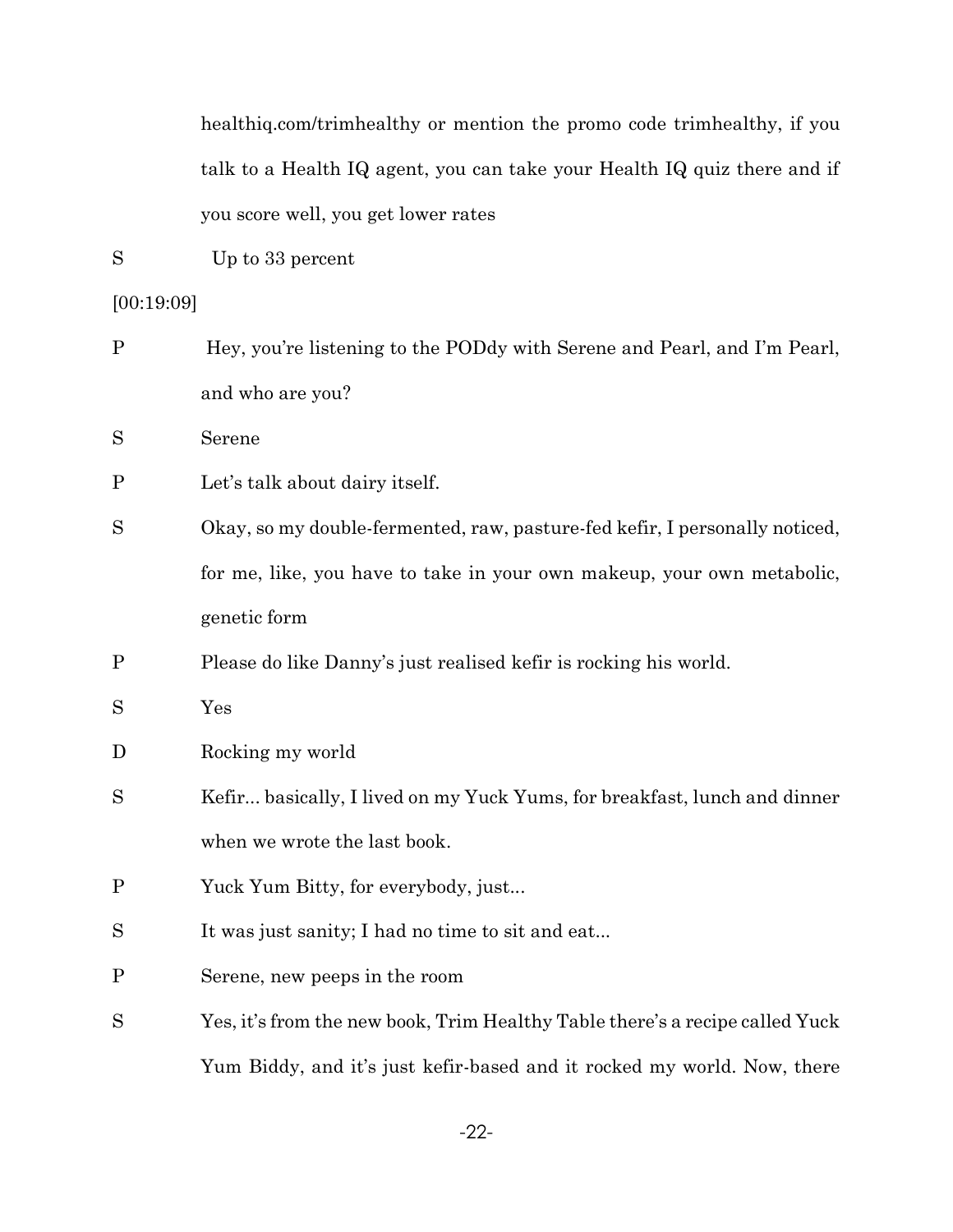was no slowdown diet at that point of our lives, because...

- P Yes, you know, like, it's... it was an intense time of book-writing.
- S Yes I had, like, three a day; that's what I lived on: three quarts of Yuck Yum Bitty.
- P Yes.
- S Okay, it was how I survived. But I tell you what, I burned through that stuff, so it's a burning fat for me, but it may not be for you, but if it's pasteurised, just be a little more careful. Like pasteurised cottage cheese, pasteurised cream cheese, the pasteurised dairy, for some can be a staller for some, they lose weight fine on Greek yoghurt and all that stuff.

[00:20:22]

- P They do. Like, whenever I have the Cottage... Waldorf Salad, which I brought here today, it has a full cup of cottage cheese; it's pasteurised cottage cheese; I burn. But I don't...
- S You can actually lose weight on that salad.
- P I know, but I don't like to overdo dairy, no matter what kind. I mean, I know that you grew up with granola and yoghurt. Our Mum made homemade yoghurt, and Serene's favourite food growing up was her Mum's homemade granola...
- S You shouldn't say granola and yoghurt, because...
- P And yoghurt; that's the way we said it in New Zealand.
- S ...when she thought back to her past, she had to say yoghurt.

-23-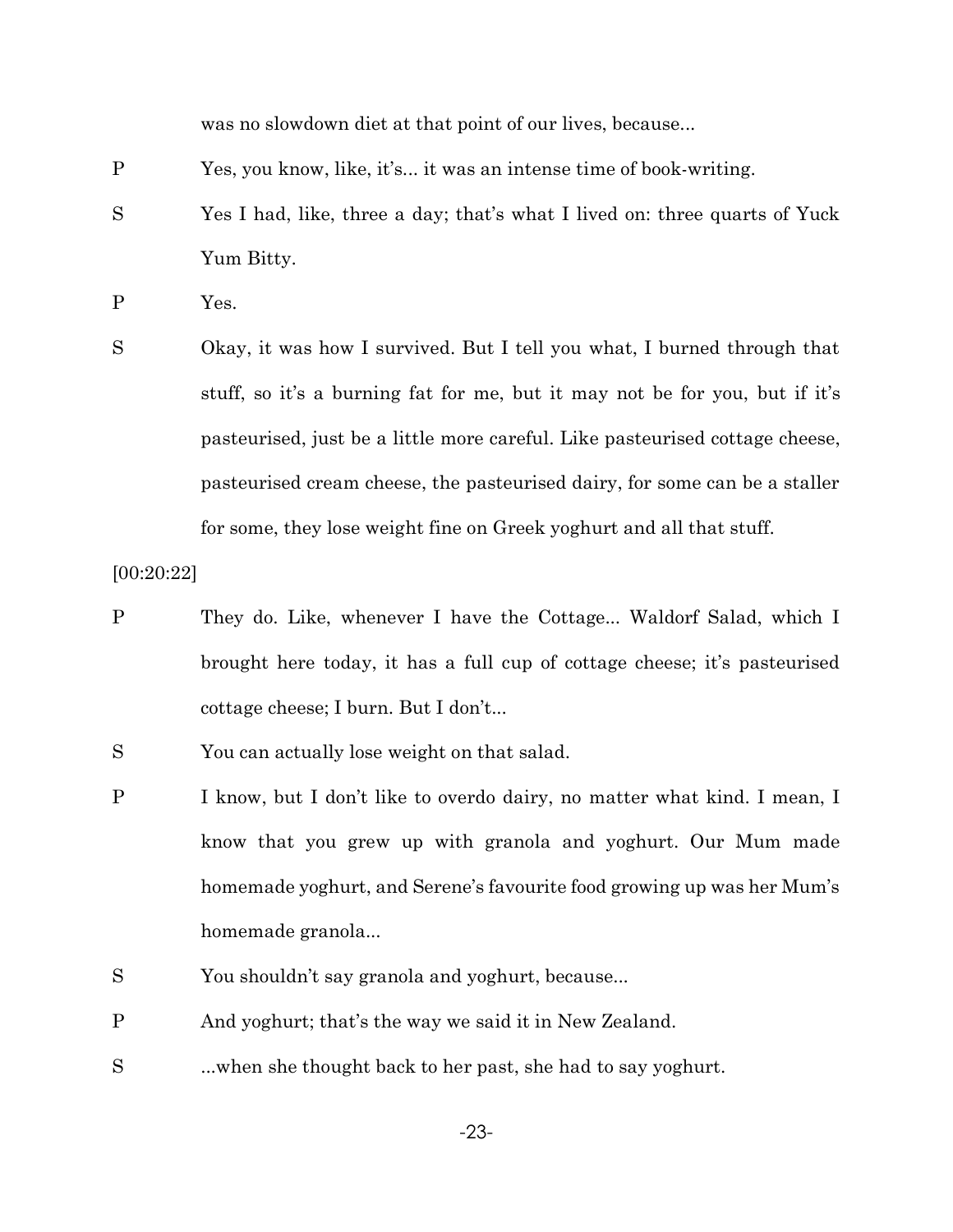| $\mathbf{P}$ | And Serene is so Scottish in her looks. She is genetically wired to burn     |
|--------------|------------------------------------------------------------------------------|
|              | dairy.                                                                       |
| S            | Yes                                                                          |
| $\mathbf P$  | I'm less Scottish in my looks; I don't think I burn it quite as well as you. |
|              | And we're so unique                                                          |
| S            | Yes, you haven't got that Scottish nose, Pearl.                              |
| $\mathbf P$  | No, I know! I don't look                                                     |
| D            | You've got that's a I'm looking at a                                         |
| S            | Mine's a thicker noselook at my thick, old Highland nose.                    |
| $\mathbf P$  | Mine is a pointy?                                                            |
| S            | Hers is like a                                                               |
| D            | No comment                                                                   |
| S            | Refined                                                                      |
| $\mathbf P$  | No comment!                                                                  |
| S            | An English nose                                                              |
| D            | So, what, and the Scottish is a thicker nose?                                |
| S            | It's a little turned up.                                                     |
| $\rm P$      | It's a little turned up, little larger nostril.                              |
| $\mathbf D$  | I always pictured I'm a flarer. Are you a flarer?                            |
| $\mathbf P$  | No, I'm not, but I have children who are flarers, yes.                       |
| [00:21:27]   |                                                                              |

P She's a snorter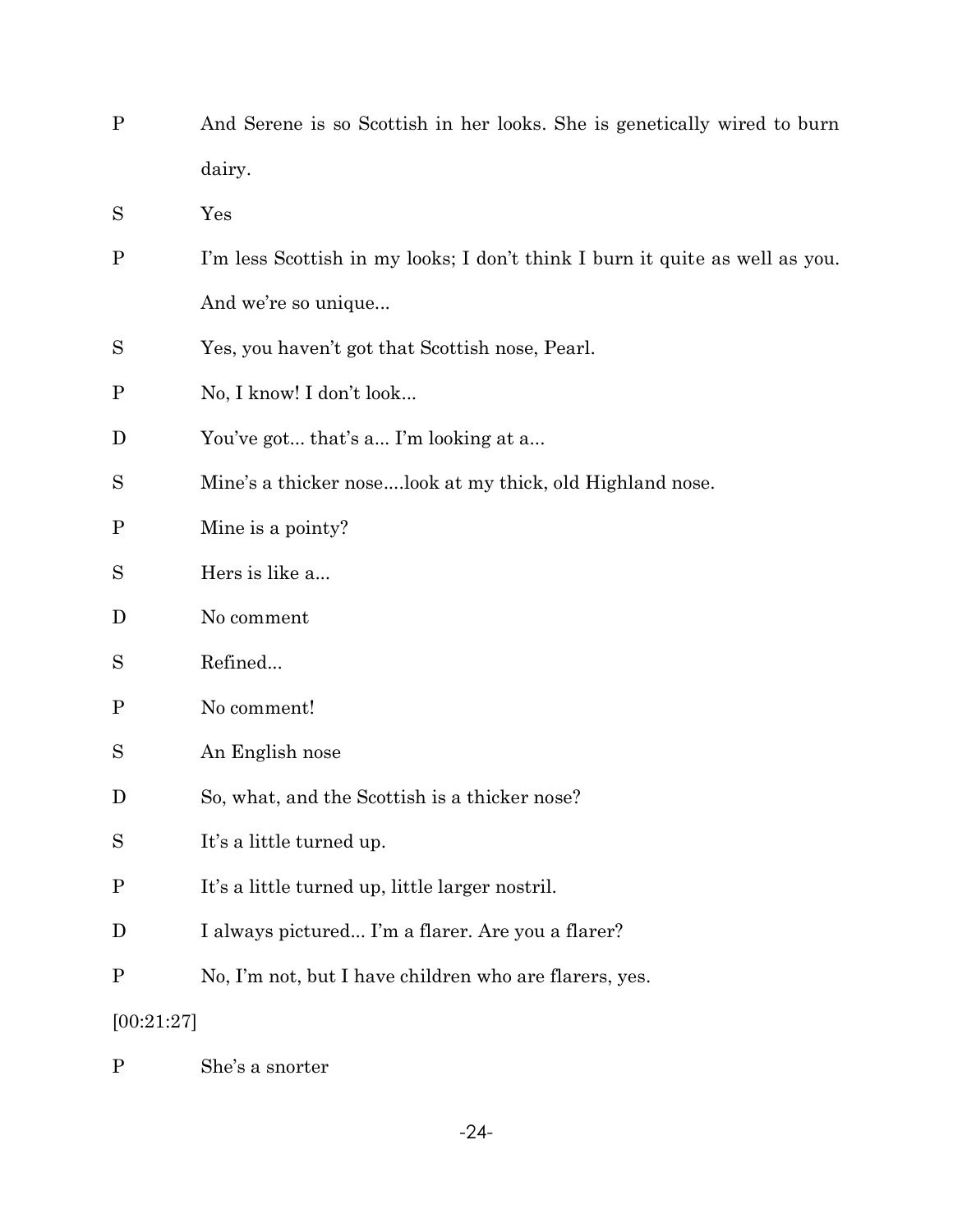| S            | $\gamma_{\rm es}$                                                            |
|--------------|------------------------------------------------------------------------------|
| $\mathbf{P}$ | When she laughs                                                              |
| D            | Oh, she'll snort you out the room. But, yes, I thought the Scottish was like |
|              | a redhead thing.                                                             |
| $\mathbf P$  | You don't have to be redhead to be a Scottish.                               |
| S            | Yes                                                                          |
| $\mathbf{P}$ | Look at Lesley's in the room                                                 |
| D            | We're looking at a redhead.                                                  |
| $\mathbf P$  | Lesley works for us, and she's sitting here with the most amazing red,       |
|              | curlyish hair                                                                |
| S            | Her hair's on fire!                                                          |
| $\mathbf{P}$ | We just look at her hair to be in a good mood.                               |
| S            | It's on fire!                                                                |
| $\mathbf P$  | What nationality are you, Lesley?                                            |
| L            | <b>British</b>                                                               |
| $\mathbf{P}$ | <b>British</b>                                                               |
| S            | British, I can see the British nose on her; it's nice like Pearl's.          |
| D            | Hey, before we move back into serious talk, I thought of a joke.             |
| S            | Okay                                                                         |
| D            | Why was the milk just out of sight?                                          |
| S            | Because it was off.                                                          |
| D            | Because it was past your eyes                                                |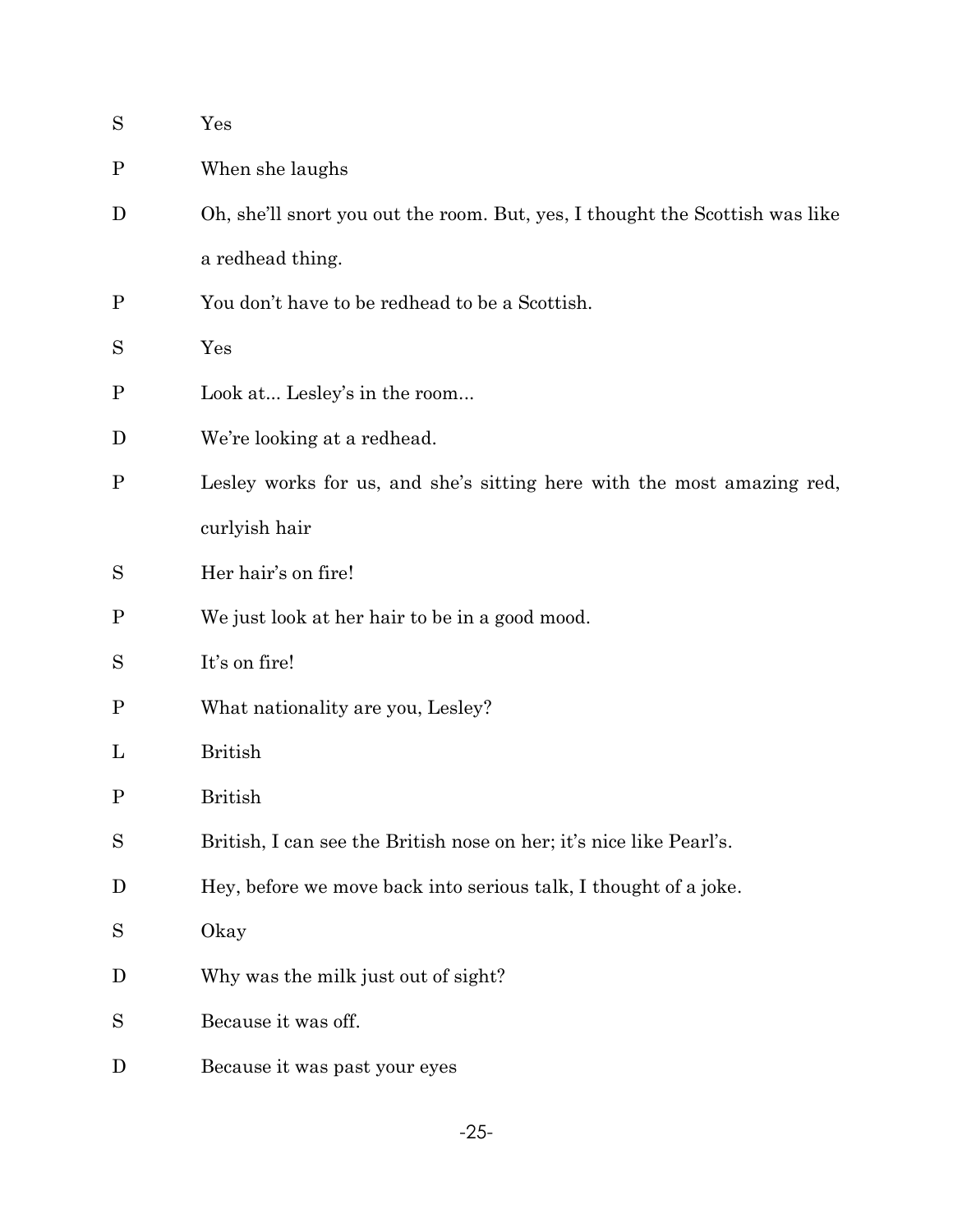| S            | Oh, past your eyes!??? [laughing]                                            |
|--------------|------------------------------------------------------------------------------|
| $\mathbf P$  | Serene finds that funny?                                                     |
| S            | Oh, that's so good! "pasteurised."                                           |
| $\mathbf{P}$ | I get it, but it's not real funny.                                           |
| S            | Oh, that's the best. Danny, you've got talent!                               |
| [00:22:14]   |                                                                              |
| D            | I do have talent!                                                            |
| S            | Ha, ha, that's a good joke                                                   |
| $\mathbf P$  | Oh, my goodness, you just made that up, though?                              |
| D            | I just as you were talking, yes.                                             |
| $\mathbf P$  | Oh, my goodness!                                                             |
| S            | He's smart, yes. That's the kefir in him doing that.                         |
| D            | And from that look, it was, like, three solid minutes ago, and from that     |
|              | moment I've heard nothing else. I've just been repeating my joke             |
| S            | So just under your breath                                                    |
| S            | And he's been waiting for the time to jump in and shine! I just              |
| $\mathbf{P}$ | I don't like, like, ba-ha-ha, those sorts of jokes. I just think, ah, okay.  |
| S            | That's awesome                                                               |
| $\mathbf{P}$ | It's not a ba-ha!                                                            |
| D            | No, that's fair, because most jokes I hear, I'm like, oh okay, like I see.   |
| S            | No, that's amazing.                                                          |
| $\mathbf P$  | Hey, back to this whole dairy thing, so Yuck Yum Bitty's going back to that. |

-26-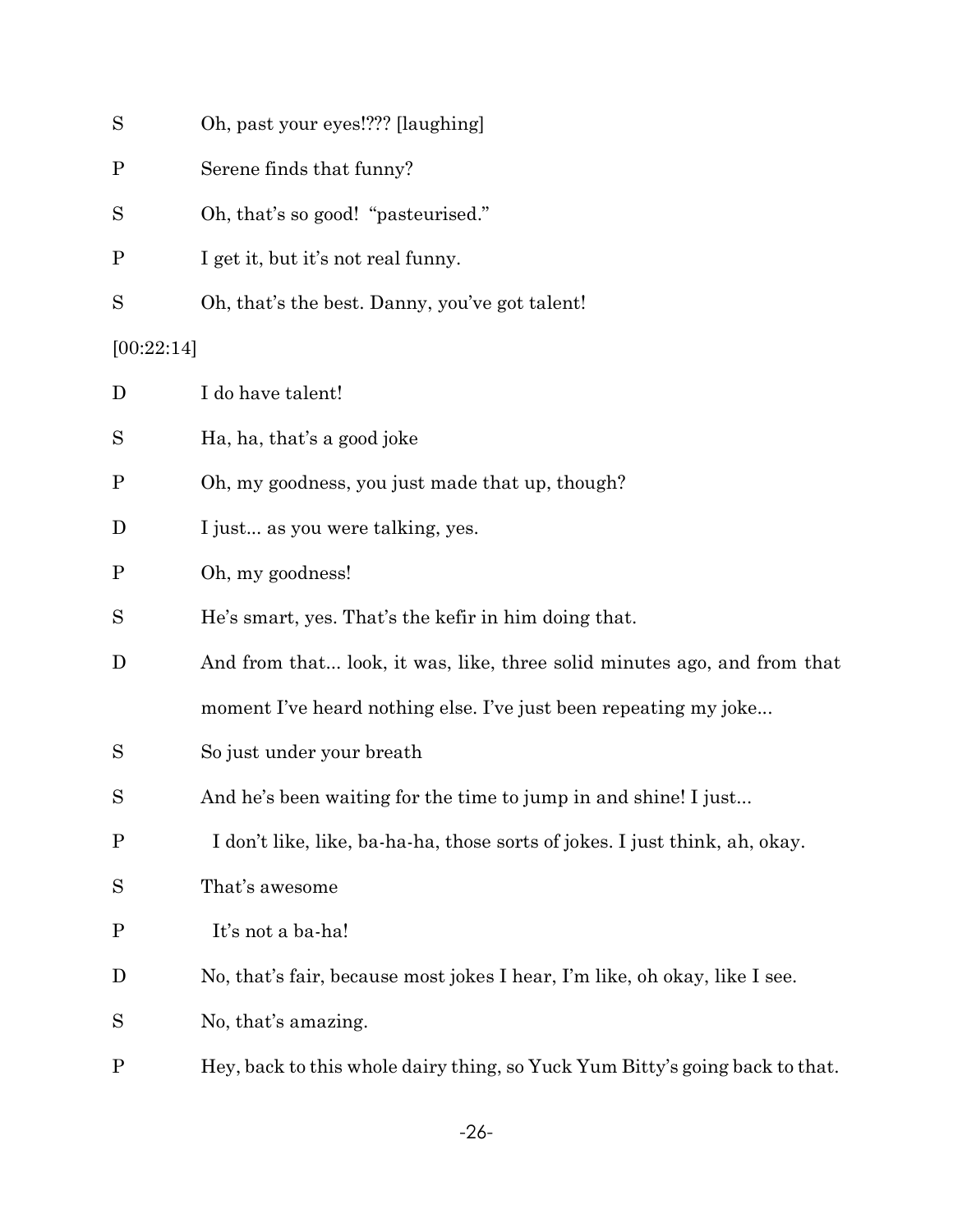Look, pasteurised or not, I try not to overdo dairy. If you're having dairy at every single meal – now, maybe Serene with her not-pasteurised, you know, dairy, she burns through it...

- S Double-fermented
- P But she's genetically wired, people.

S And that's the full-cream stuff.

- P Now, me, I'm not... I do pretty well on dairy. I'm not as genetically as Serene. I found with my Yuck Yum Bitty - I'm doing something different with it – and I find it...
- S Yes, Pearl, you can do a video on that.
- P I do, but can I say it here too? I'll do a video for the member site, but for all of you who are not on the member site, this is the way I do my Yuck Yum Bitty. And, first of all, it's so delicious.
- S It is, I vouch for her it is.

[00:23:30]

- P It rocks my world. And it's more fat-burning for me because I'm cutting down the dairy a little bit. Here's what I do...
- S She's cutting down the cals (calories)
- P Yes, I'm cutting down...
- S She's not pregnant or nursing.
- P I'm not pregnant or nursing. One and a half cups of almond milk in a blender, with a heaped tablespoon of chia seeds.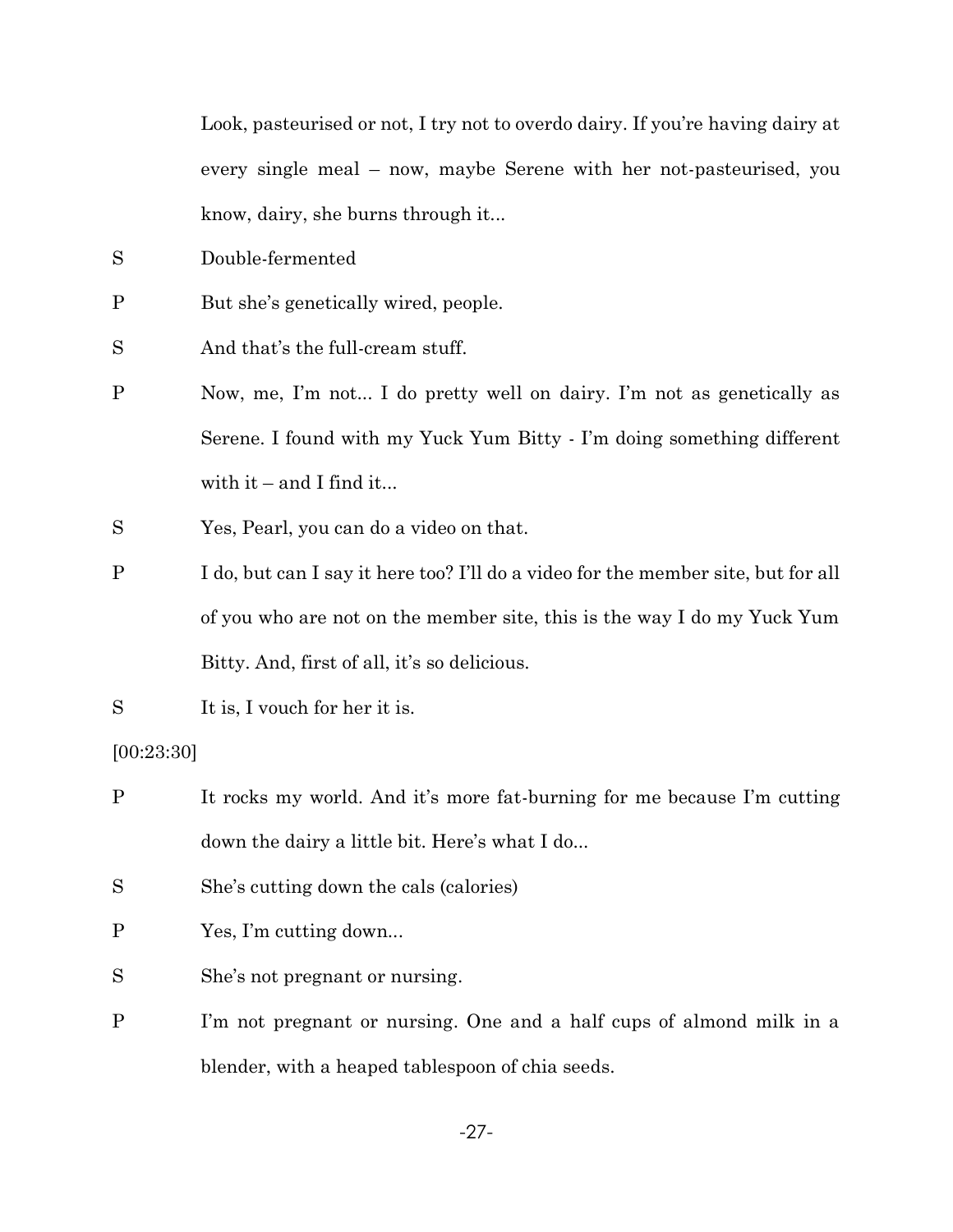- S Yes
- P This is going to be a perfect thickness for everybody, okay, blend those up until the chia seeds are no longer whole
- S Is... chia seeds is...
- P So the chia seeds are like pepper; they're no longer whole; they're definitely blended really well. Blend for about a good minute. Now add one cup of kefir. Since I killed Serene's kefir grains, I was making my own, so I've been buying from the store like Danny, so I've been buying...
- S And she leaves that kefir out overnight, double-fermented.
- P I do a double-fermented, thank you, Serene. I buy it from the store...
- S Oh, look or Dad is going over into my driveway.
- S I'm like Marilla Cuthbert and Rachel Lynde sitting on the porch in...
- D We need to sit Serene on this side of the room, yes.
- S In Anne of Green Gables!
- P She's giving everybody the hilltop gossip! Okay, so where was I?
- S One cup of kefir until it's like pepper, mill for a minute in the blender...[Serene laughing]
- P No, that's the one and a half cups of almond milk with the chia...
- S Yes...
- P Add... now add... yes, I'm coming, John. Add one cup of kefir, the juice of one and a half lemons...
- S John was looking at the clock, but he's not worried, Pearl.

-28-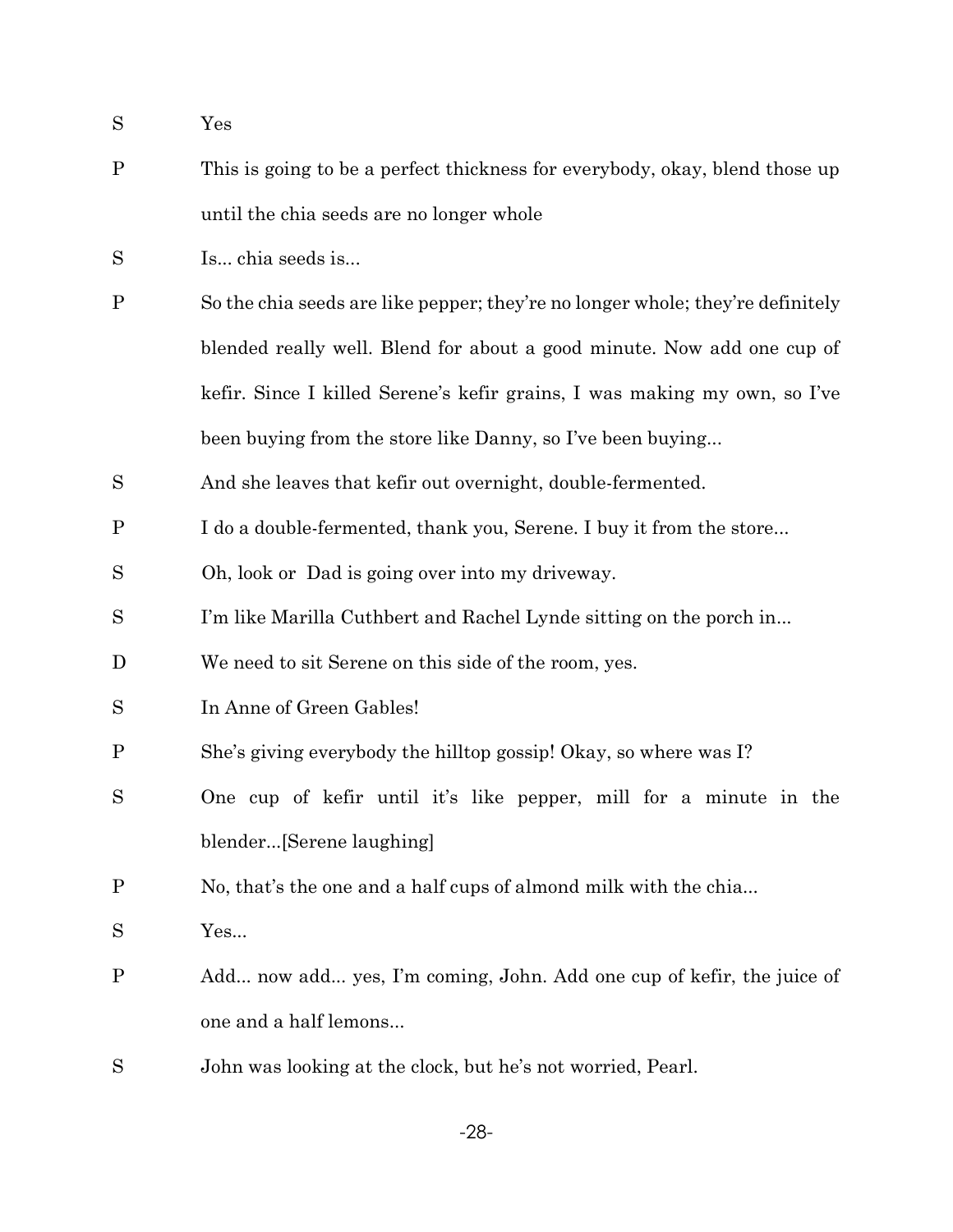| D          | No one has this recipe at this point.                                       |
|------------|-----------------------------------------------------------------------------|
| Ρ          | Oh, my goodness!                                                            |
| D          | You have to completely start over.                                          |
| [00:24:43] |                                                                             |
| $\rm S$    | One and a half cups of kefir, one tablespoon of chia                        |
| Ρ          | No, wrong!                                                                  |
| S          | Oh, wrong                                                                   |
| Ρ          | Just don't interrupt me; I'm starting again.                                |
| $\rm S$    | Okay!                                                                       |
| Ρ          | One and a half cups one and a half cups of almond milk                      |
| S          | That's what I just said!                                                    |
| Ρ          | No, you didn't, you said, kefir with, ssssh! Do not open your mouth Serene. |
|            | One tablespoon of chia; it's heaped. Blend. Now add the juice of one and a  |
|            | half lemons. One cup of kefir, thank you very much and a dash of vanilla    |
| S          | If you were Siri, you'd be fired                                            |
| $\rm P$    | A dash of vanilla, stop! Two doonks of stevia, slightly rounded; you don't  |
|            | want to make this too sweet. It's called a Yuck Yum for a good reason. Now  |
|            | what I do is I add a rounded half teaspoon of gluccie. If gluccie gives you |
|            | the bloats and the stomach aches - it does to some people, okay, and it     |
|            | depends upon my day, whether it does or not; it shreds the fat off me,      |
|            | though, so sometimes you might want to go for the bloat                     |

[00:25:33]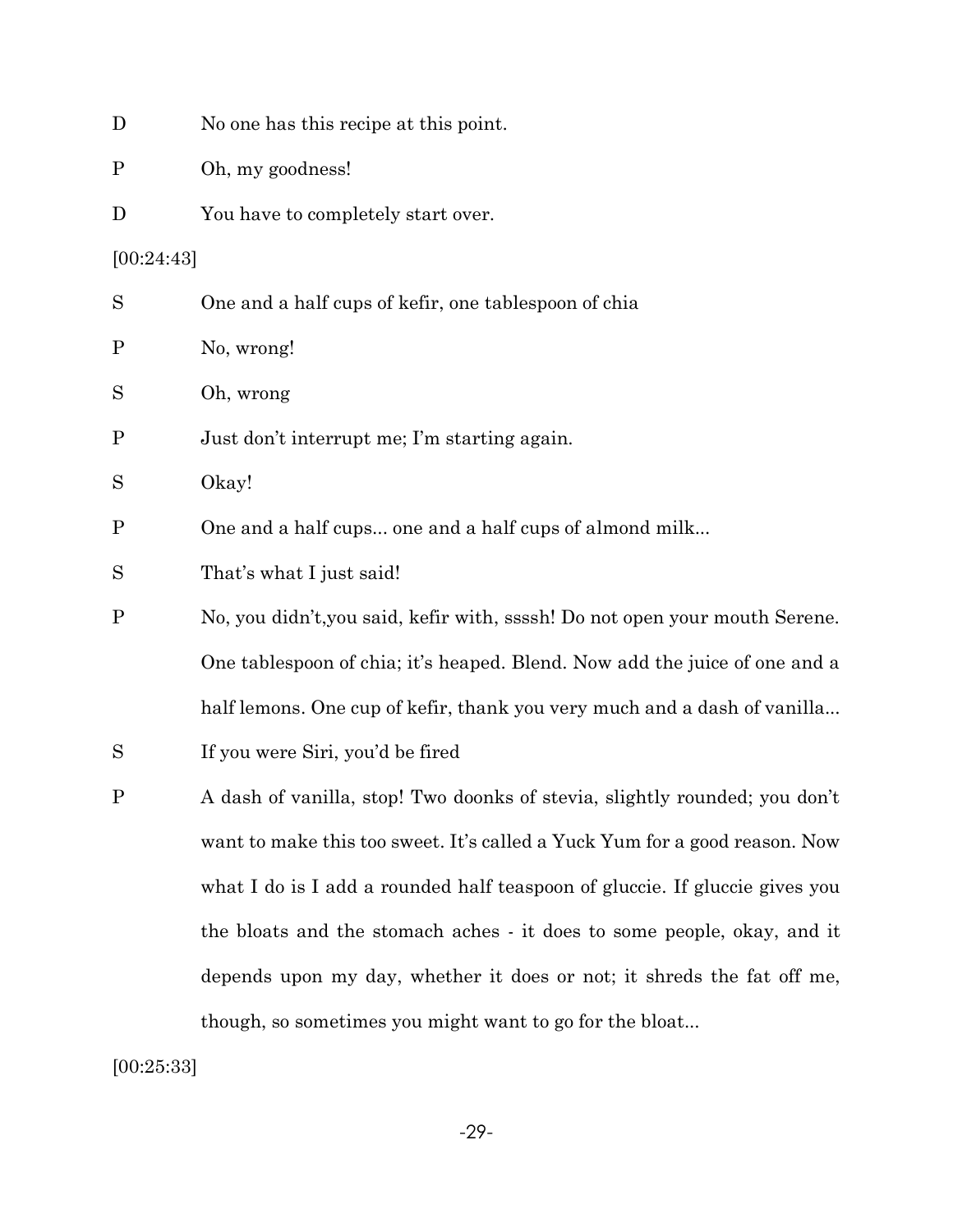| S            | Hey, yes, go for the bloat!                                                    |
|--------------|--------------------------------------------------------------------------------|
| $\mathbf{P}$ | Gluccie will shred the fat off you. If not, you can thicken it                 |
| S            | You just wear a shirt that day: hey, it's gluccie.                             |
| D            | It's Gluccie Day.                                                              |
| S            | Yes                                                                            |
| $\mathbf P$  | You can thicken it with gelatine, one and a half teaspoons bloomed             |
| S            | We should come out with shirts like that.                                      |
| $\mathbf P$  | Ssh!                                                                           |
| D            | Gluccie-belly, hashtag goals, that's on the shirt; glucciebelly#goals          |
| S            | That's the shirt, Danny!                                                       |
| $\mathbf P$  | I'm trying to tell people who don't want to bloat with gluccie listen, gluccie |
|              | does not bloat everybody. I'm just talking about the gluccie bloaters here.    |
| [00:26:01]   |                                                                                |
| S            | Okay, back to your recipe.                                                     |
| D            | It's a very niche group.                                                       |
| $\mathbf P$  | You can thicken this up with the gelatine, which you just put it in a little   |
| S            | I'm a gluccie bloater; that could be another saying                            |
| $\mathbf P$  | Shush, two tablespoons of cold water mix with two tablespoons of hot           |
|              | water, that's blooming. Next put it in your put it in the blender              |
| S            | Blender                                                                        |
| $\mathbf P$  | Instead of the gluccie                                                         |
| D            | I feel like Mom's talking and demands our seriousness and all we can do is     |

-30-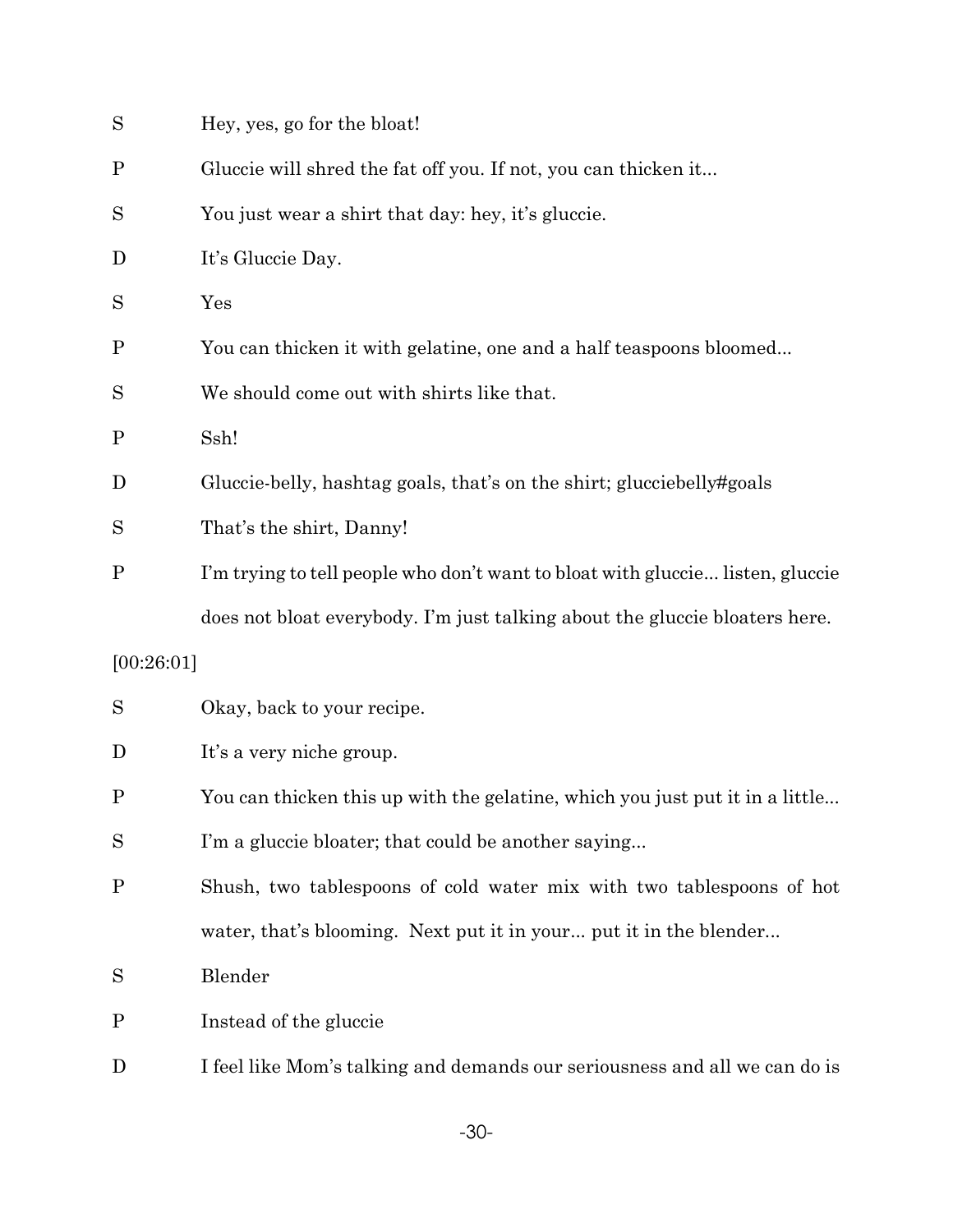smirk.

| $\rm S$ | Yes, I know! |
|---------|--------------|
|         |              |

P Now you blend this thing.

# $[00:26:27]$

| $\overline{P}$ | Oh, I'm helping. I'm rocking people's world right here.                        |
|----------------|--------------------------------------------------------------------------------|
| S              | Yes, you are.                                                                  |
| D              | It's true. No Yes.                                                             |
| S              | Yes and it's delicious. Keep going.                                            |
| D              | Fascinating                                                                    |
| $\mathbf{P}$   | This is the most, best thing. It makes almost a quart. If you want it to reach |
|                | a quart, put a quarter cup of water or something in. I hope I gave             |
|                | everything. Did I, Serene?                                                     |
| S              | Well, you're going to do a video                                               |
| $\mathbf P$    | I'm going to do a video on the member site.                                    |
| S              | Very soon                                                                      |
| $\mathbf{P}$   | But this stuff is so yummy, and all this to say, this for me is more of a      |
|                | weight friendly thing than Serene's original Yuck Yum Bitty, just because      |
|                | we're genetically different. So what all this to say, tune into your own self  |
|                | with dairy.                                                                    |

S Yes!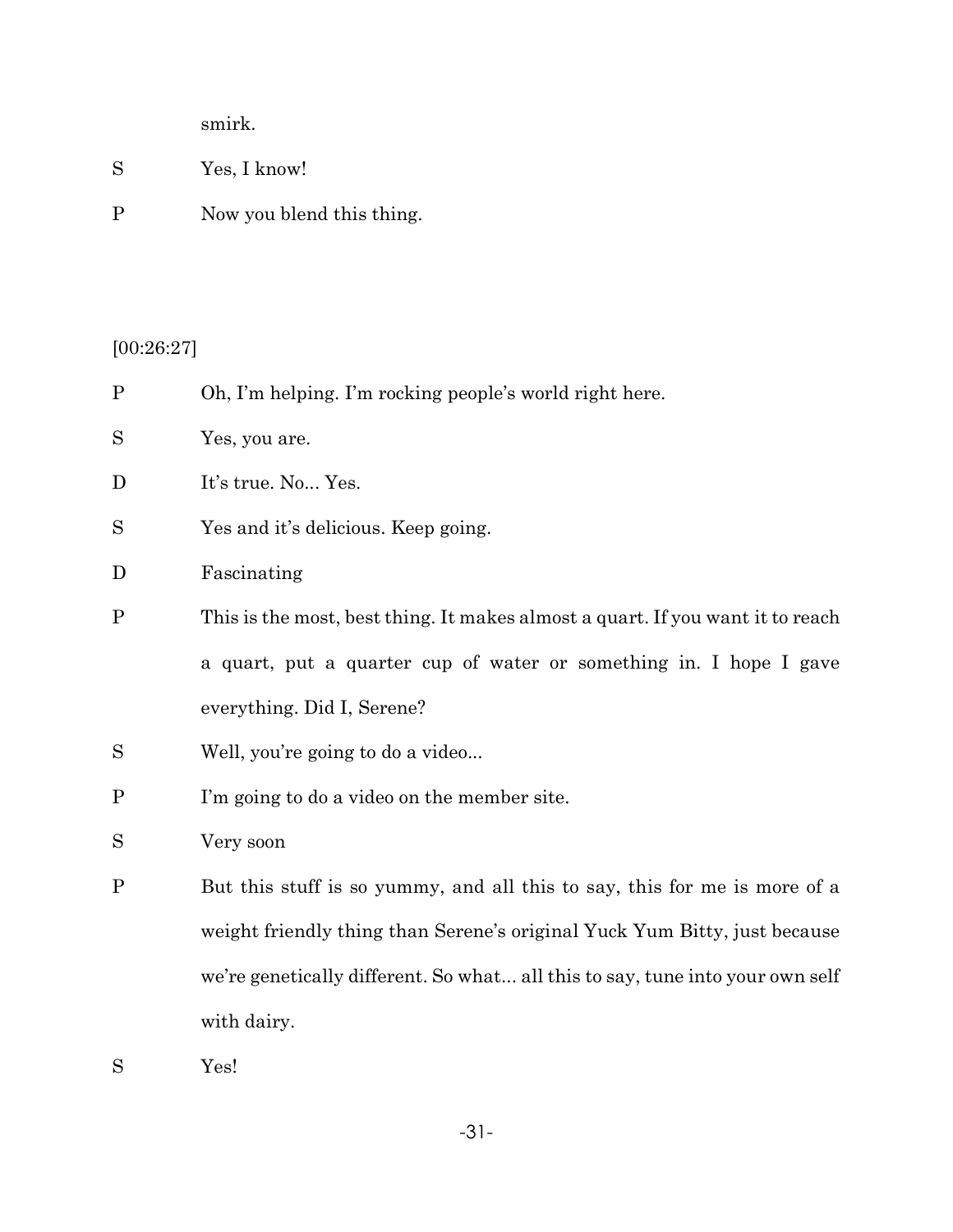[00:26:53]

- P Are you overdoing the dairy? Are you having like Greek yoghurt for your dessert and then cottage cheese for your snack, and then cheese on all your meals, and then, you know, you're having a cream cheese shake...
- S Hey, and tune into yourself at different seasons. Maybe you're pregnant, nursing and you burnt through it; maybe as a teenager you burned through it; but now you're 52, and you're, you know, post menopausal and it's a different season for you.
- P Yes, see, dairy is on plan, but you have a unique Trim Healthy Mama plan, and so figure out where dairy fits for you. Some people, sadly, have to give it up, but I don't think many do.

S No

- P I think many have to put it in its place.
- S Yes, and especially that raw kind with all the enzymes in there, the lipase, to digest that fat.
- P Yes, Serene loves her raw dairy.
- S I'm telling you what, oh, yes, just yes, yes, yes!
- P So we covered dairy in 26 minutes... Do we have time to go for the last one, John?
- S Yes, he's got thumbs up.
- P Let's talk about veggies, please.
- S Yes, we mentioned it, like that big, old, four-egg omelette breakfast we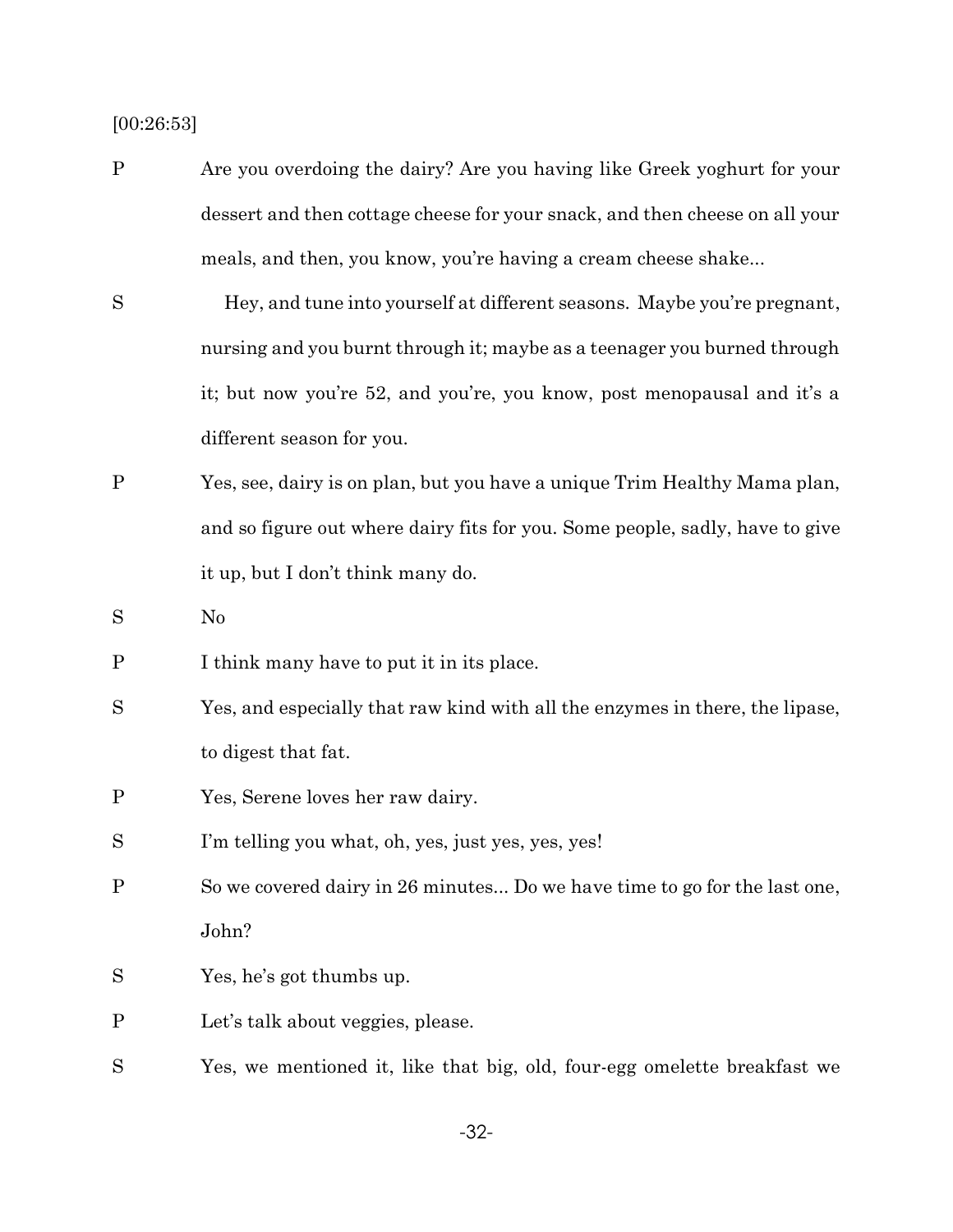were talking about, with maybe some bacon on the side, and maybe even something else on the side. We said it could be changed to be just as hearty and filling with adding a bunch of non-starchies.

P We said that last week, Serene...

S No, I know that, but I'm saying that was just one way and that was just one meal, but one of the main things, I think, if you're in a stall, is not to just ask yourself the regular Trim Healthy question, which is: where is my protein, but where are my non-starchies? Like, fill up on those things. Like, literally, don't think about your meal as density, think about it as being...

P Your protein's going to be dense, okay, your protein's going to be either a meat or sometimes beans, maybe, but... or a dairy, like a cottage cheese or something, that's dense. Your protein's dense. But you don't want a whole plate of dense food. You want to balance that dense with the light.

#### [00:28:52]

| S            | Exactly                                                                |
|--------------|------------------------------------------------------------------------|
| $\mathbf{P}$ | And the light are your water filled veggies, the protein is dense.     |
| S            | And while she's saying this, he has got a beautiful look on his face.  |
| $\mathbf{P}$ | And then you have a side of on-plan bread.                             |
| S            | Yes, dense                                                             |
| $\mathbf{P}$ | Dense and then                                                         |
| D            | I know when God is speaking.                                           |
| S            | You know, and then there's just about four different little squares of |

-33-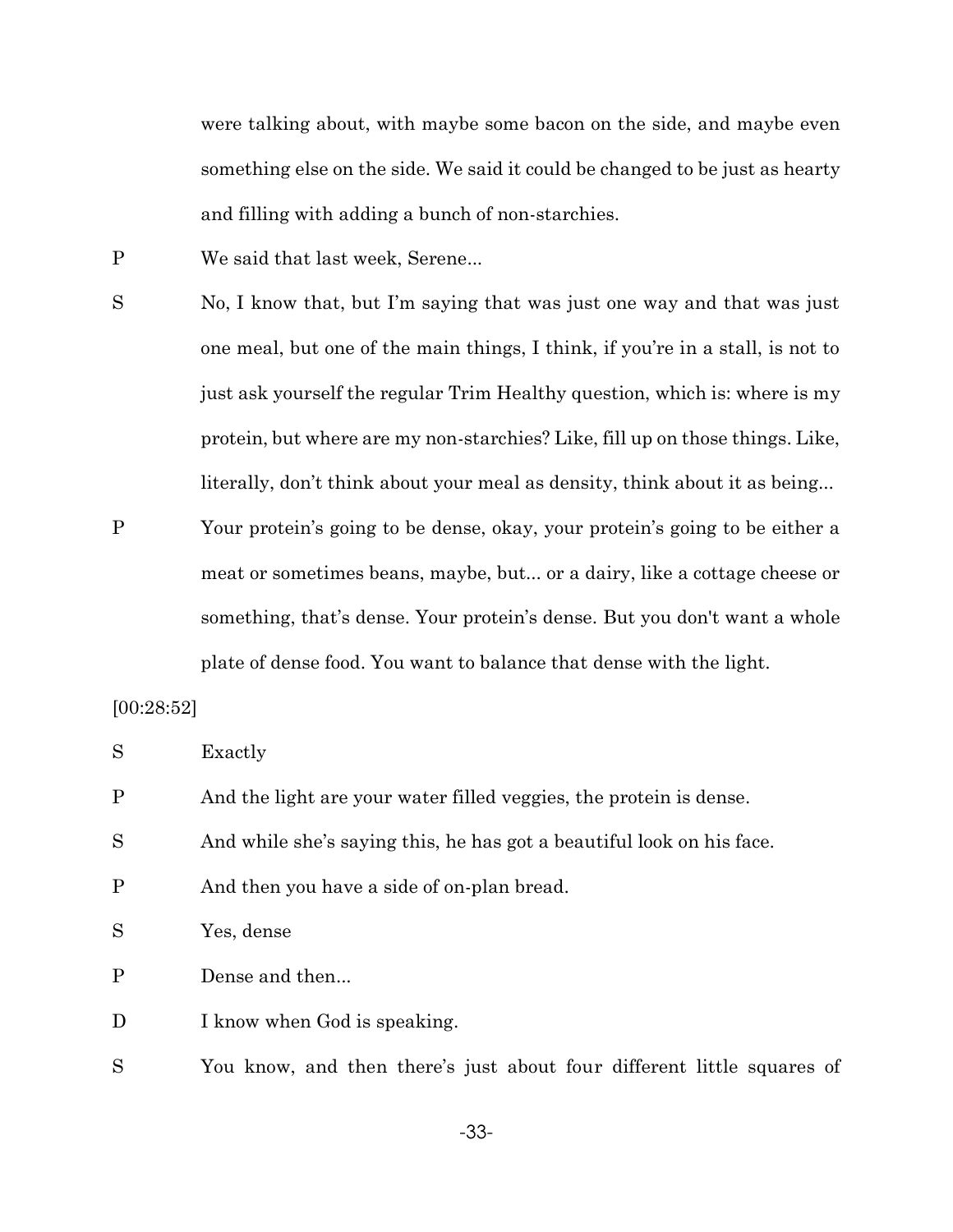denseness...

- P And then you have a cake afterwards dense.
- S Yes

P Okay, think about dense and think about light, balance. This is going to help you through your stall. I love... I say it all the time, I want to repeat it here, because we're in the stall PODdy – if you want to have some dense foods, like one of the casseroles, put it on a whole plate of salad; then you've got a balance there. I love... like, even talking about an E Meal, the Cowboy Grub from the Trim Healthy Mama Cookbook, you know, that's a big hit. I always tell people, hey, have that with salad.

[00:29:40]

S Hey, and if somebody hates salad... like my husband, he likes salad, but he doesn't love it, but do you know what he loves?

P What?

- S While he's waiting for his little piece of casserole to heat up, like if he comes home for lunch, instead of giving him two big squares of casserole, I give him one big square of leftover, and then I just throw him like... he likes to eat straight raw lettuce, he likes to eat...
- P That's weird, yes.
- S He likes to eat straight sweet bell peppers...
- P Oh, cut up veggies.
- S Yes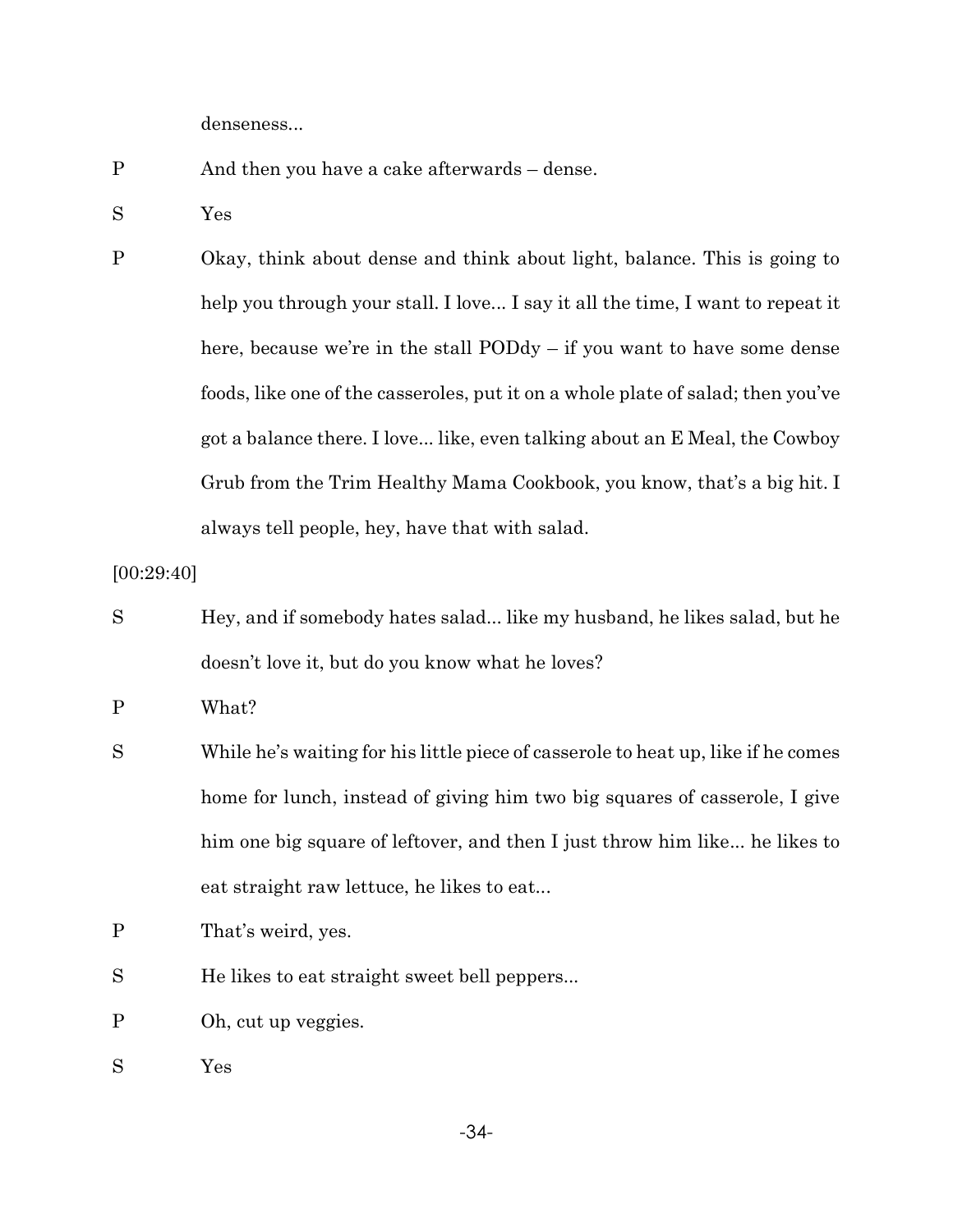- P I notice some people like that, yes.
- S Crudités or whatever he doesn't like it once it's all dressed and then he has to, like, say, this is my favourite food. Like, when it's just its own little, simple thing, he finds pleasure in it, but when it's all mixed up into a dish called salad...
- P He doesn't like...
- S Not his favourite thing
- P I know some people are like that, see. So I love salad so much!
- S So do I, but, you know what, I tried his deal the other day and I just really found simple joy in just oh, this pepper is really divine...
- P Okay so on the side of your plate, cut some peppers...
- S This piece of celery is just really nice, this...
- P Yes.
- S Yes, he's...
- P There's ways around if you're not a salad lover... But learn to like salads, I do think, if you can. Serene, if you're not going to be a salad-lover, can we talk soup, I know we talked about soups, you talked about your Trimmy Bisques last episode, but I want to talk about soup, especially if you're not a salad-lover...
- S In a single-serve
- P Soups, broth-based soups can be such slimmers and you can put your veggies in there. Let's just say you're not a salad-lover, put them in your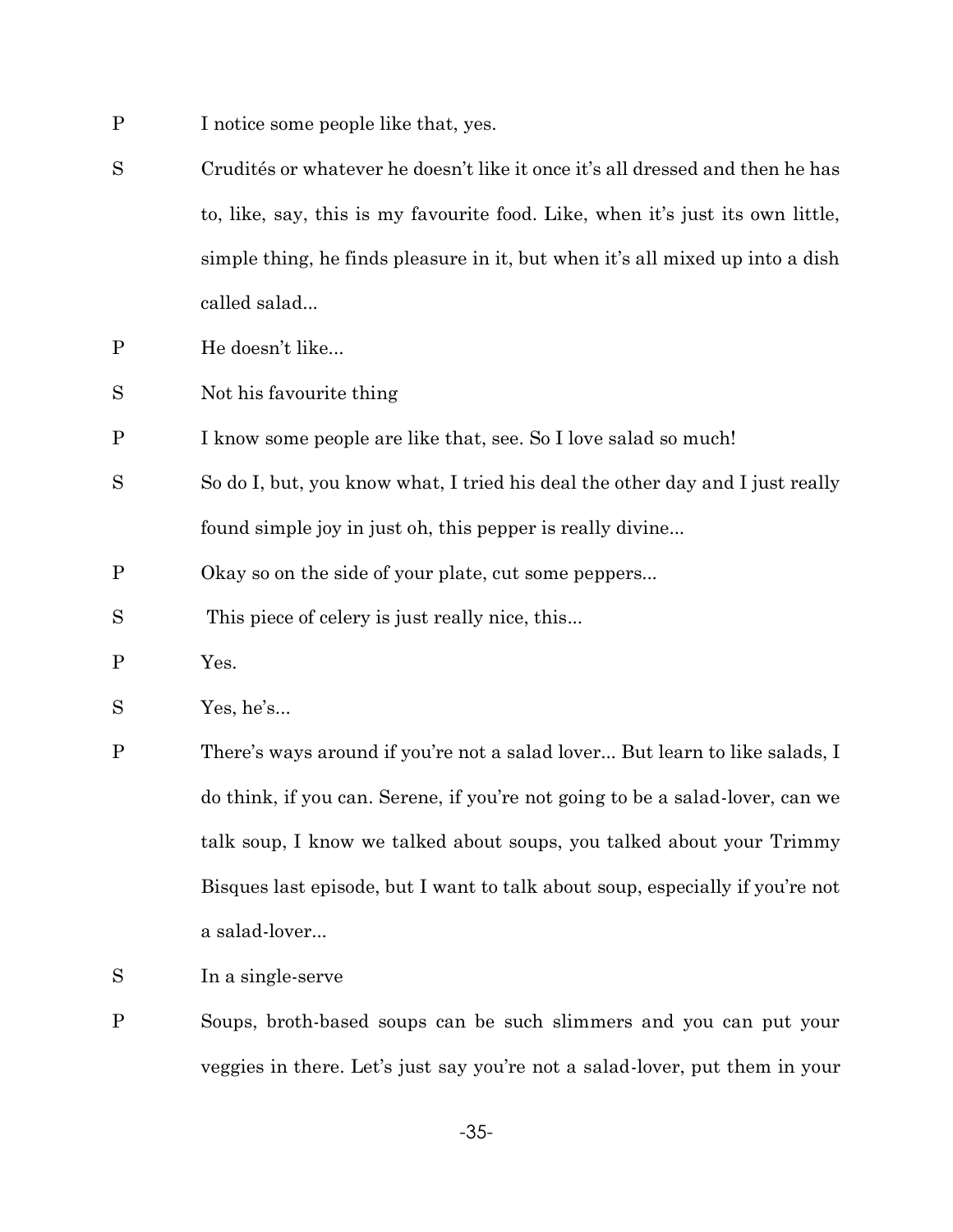soups. Have that broth. It fills you up without too many fuels.

S You know what, it's a different form of nutrition than salad, because the salad is the raw and all of that stuff, but, you know what, it's just as slimming.

P It is.

S And it's just as many...

P Especially if you've got a lot of water content in there.

S And it... yes,

P I do want to talk about something when it comes to veggies, and this is a huge thing; I want to talk about breakfasts and I want to talk about eggs and the breakfast meat and how I believe that they're overdone if you're in a stall. Eggs and bacon or eggs and sausage, you know, with cheese on your eggs...

[00:31:37]

| S | If it's Saturday or Christmas or Valentine's breakfast, yes, have that              |
|---|-------------------------------------------------------------------------------------|
| P | No, it's a way to start the plan too, it's fine. I just think if you're in a stall, |
|   | it's not doing you any favours.                                                     |
| S | It's time to move on, to choose one or the other. Eggs or bacon or                  |
|   | something                                                                           |
| Ρ | And then get your veggies in there.                                                 |

S Yes

P I think... Listen, here's the science behind it: you've having your eggs,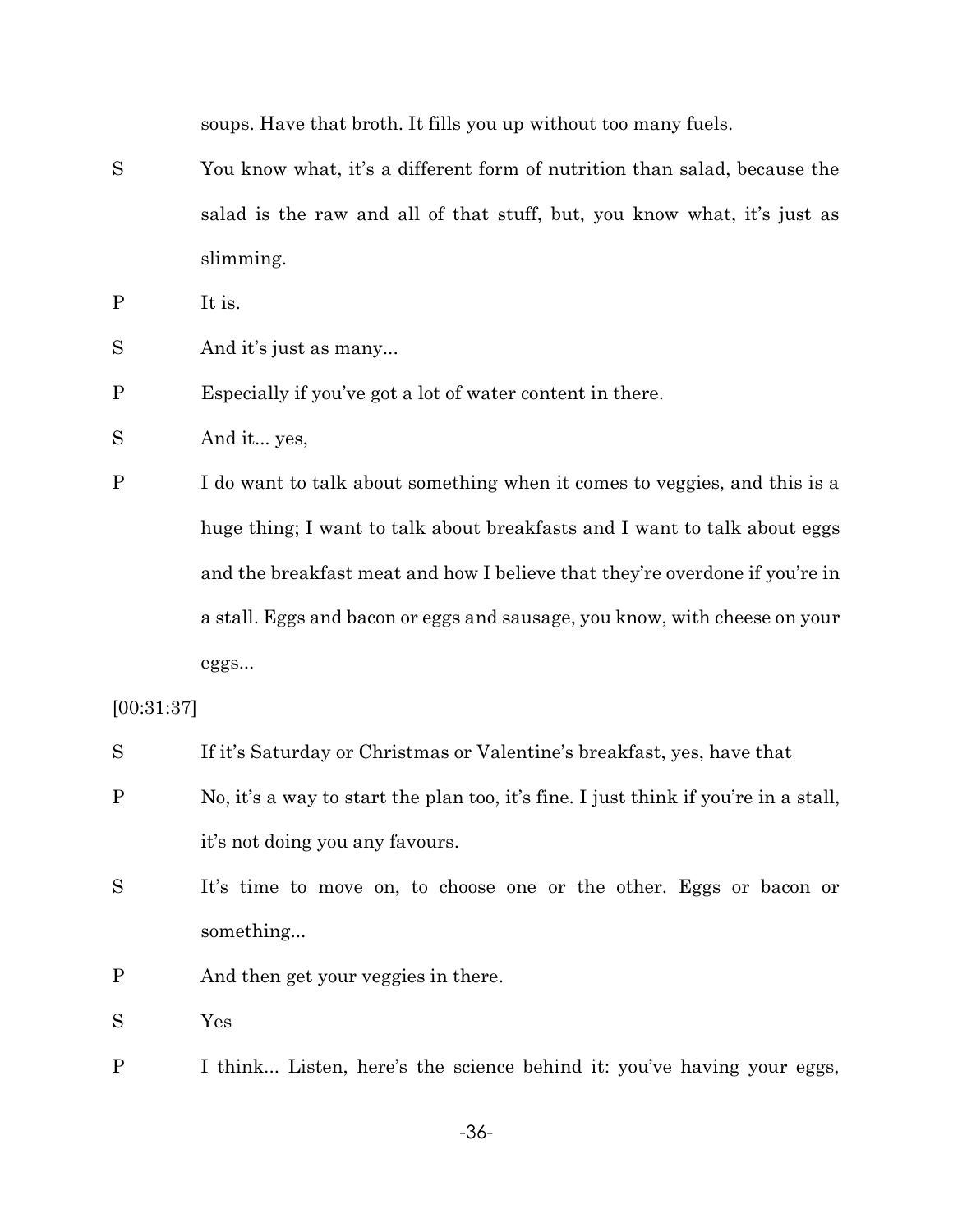which is your protein; then you're having some meat, which is your protein; then maybe you're having collagen in your coffee...

S But it's not just protein, see; those are S proteins, they have a lot of calories because they have a lot of fat...

P Yes.

- S Which is great, but
- P They're just adding up, and then maybe you're going to have, you know, an S bread on the side and you're going to put butter on it. You see how the fuels are adding up, where you could just do, for ultimate slimming science, how about doing just the eggs or just the meat and throwing a whole bunch of...

#### [00:32:26]

- S Spinach, beans...
- P Put some veggies in that pan and it's going to be delicious. If you need cheese, just do a little sprinkle. You can still fill up.
- S Oh, majorly, fill up more. When I used to have my three fried eggs and then, you know, maybe like some kind of almond butter biscuit on the side, I was still a bit hungry, but I'm telling you what, that fiber and the nonstarchies and the bigness that you get in your bowl, it's so good!
- P I think people think, but, oh, that's so time-consuming to put... to sauté veggies in the morning.

S You can buy them already cut up, and if you have children, I've put it as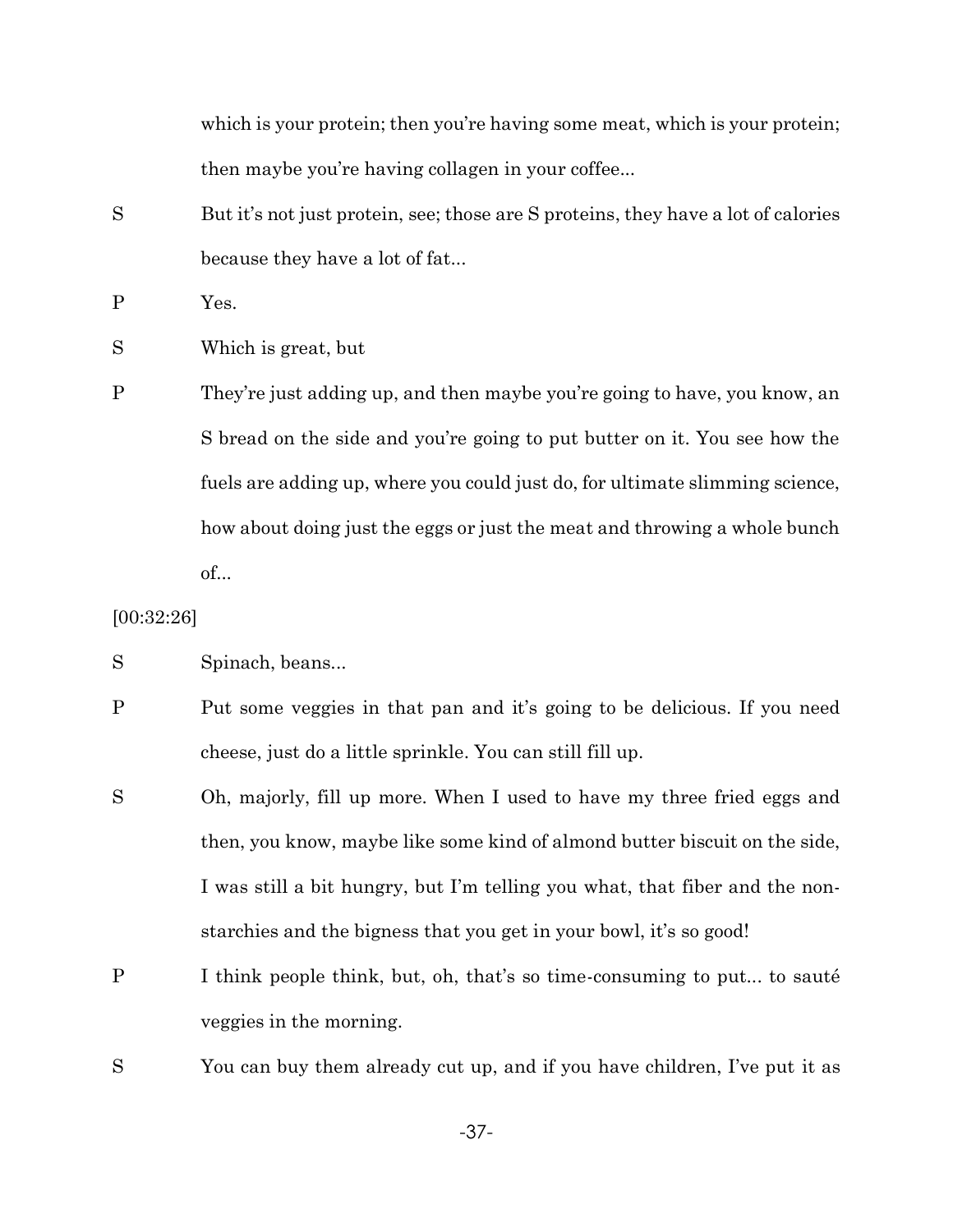| part of their homeschooling, like |  |  |  |
|-----------------------------------|--|--|--|
|-----------------------------------|--|--|--|

- P Yes, this is...
- S This is, like, a little chore that they do.
- P It's not going to happen, Serene.
- S Some of them, their job is to cut up veggies for the week.

### [00:33:10]

| $\mathbf{P}$ | I just think it's so quick; you grab some spinach from a bag, put it in a pan,  |  |
|--------------|---------------------------------------------------------------------------------|--|
|              | in two minutes flat it is done; it's done faster than your eggs.                |  |
| S            | If you have a good knife $-$ look at those chefs $-$ cutting doesn't take time. |  |
| $\mathbf P$  | But all I'm saying, with spinach you don't even have to cut.                    |  |
| S            | I know, but even if you had to cut                                              |  |
| $\mathbf P$  | Even if you have to cut                                                         |  |
| D            | Even if you had to cut                                                          |  |
| S            | Yes!                                                                            |  |
| $\mathbf P$  | It's like my hash that I love doing. I love doing eggs with either tiny diced   |  |
|              | zucchini squash or eggs with, you know, the cauliflower rice or                 |  |
| S            | Oh, that's easy; there's no cutting there.                                      |  |
| $\mathbf P$  | No, I know. So I think we're done. If we didn't cover everything, we'll be      |  |
|              | back next week with more stall busters!                                         |  |
| D            | Definitely coming back.                                                         |  |
| S            | Oh, there's some stall-busters for next week burning in my head.                |  |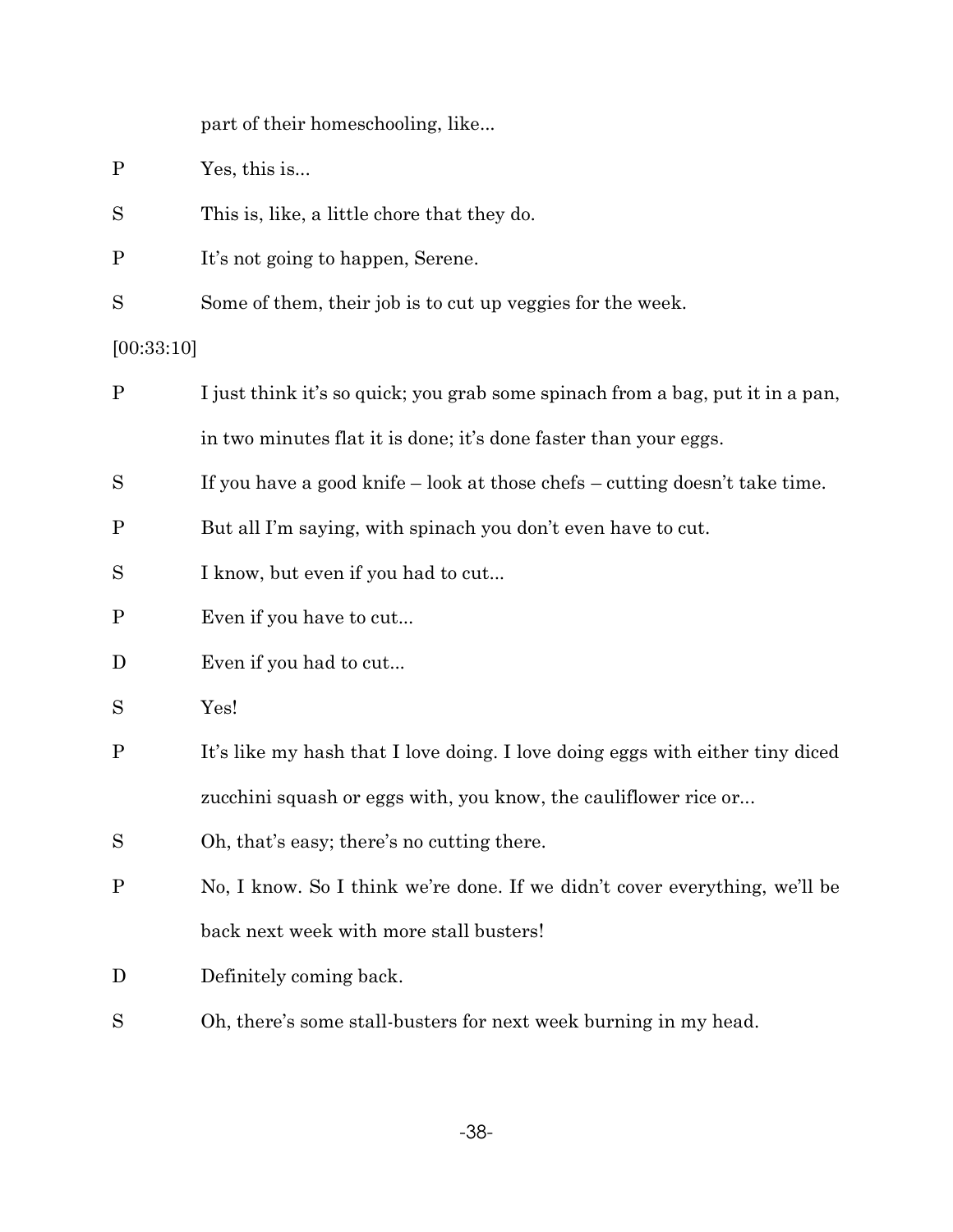## [00:33:44]

Announcer Hey, Mamas, do you have a question for Serene and Pearl? Send your email to: [support@trimhealthymama.com.](mailto:support@trimhealthymama.com)

## [00:33:53]

protein.

| D            | It's question time on the Trim Healthy Podcast. We've got a question from   |  |  |  |  |
|--------------|-----------------------------------------------------------------------------|--|--|--|--|
|              | Angie G, I'm having trouble, my blood sugar crashes an hour or two after    |  |  |  |  |
|              | an E Meal. What should I do?                                                |  |  |  |  |
| $\mathbf{P}$ | An E Meal, yes                                                              |  |  |  |  |
| S            | I thought you said an email.                                                |  |  |  |  |
| $\mathbf P$  | Lots of things                                                              |  |  |  |  |
| S            | Yes                                                                         |  |  |  |  |
| $\mathbf P$  | That's a good question. It comes up quite a lot.                            |  |  |  |  |
| S            | It really is.                                                               |  |  |  |  |
| $\mathbf P$  | Serene, you want to go, because I'm raring                                  |  |  |  |  |
| S            | Well, I just want to start out with this, make sure your E Meals are really |  |  |  |  |
|              | anchored with protein, because sometimes, well, you think, oh, E Meals, I   |  |  |  |  |
|              | need those carbohydrates, and have a couple of slices of Ezekiel bread and  |  |  |  |  |
|              | maybe, like, a couple tablespoons of cottage cheese on it or something, but |  |  |  |  |
|              | maybe it wasn't enough protein for you. You need to remember, if you're     |  |  |  |  |
|              | that kind of person, to really make sure it's anchored with at least 20g of |  |  |  |  |
|              |                                                                             |  |  |  |  |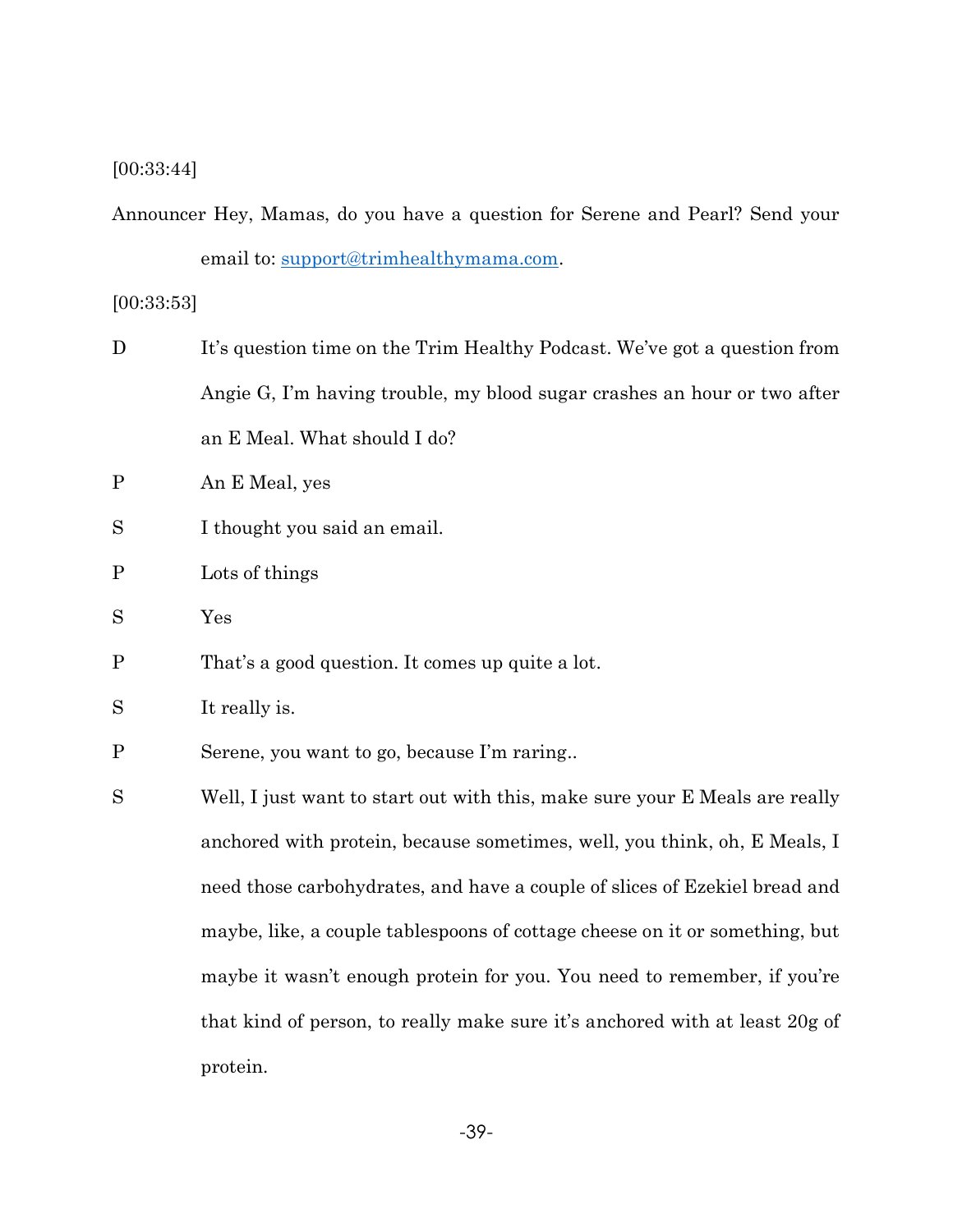- S No, no, that was weird...
- P But I think protein really helps, along with... If you're still hungry, add more veggies to it. I like to have, like, a salad with my E too, or let's say I'm eating my E on a bed of greens, because I feel like I just fill my stomach up more and it's just healthy, but here's the thing, this is what I do with an E, and I usually do it every time, you can either... take a drink at the end. You can either do a Trimmy, like, Serene will probably do a Trimmy like a Hot Chocolate Trimmy, you know, with a little collagen. I just do the Speedy Chocolate Milk, which is the, one big cup of unsweetened cashew or almond milk and half a scoop of our chocolate or strawberry whey. Now, if you don't have that, you can easily do it with a regular unflavoured whey, one teaspoon of Super Sweet and one teaspoon of cocoa powder.
- S And, of course, she's talking about the store-bought cashew and almond milks that have very little fat, because you're having an E Meal.

[00:35:29]

P Exactly

P Yes, exactly. But I just feel like that really holds me.

S Yes I think that is the key. I think it's just, like, having that nice, little

-40-

P Yes. You don't have to start counting like a freaky...

S Because, you know, this could be some people who are home-spinners like me, Pearl, like, whoo, cashew and almond milk; yes, one cup of cashews and one cup of milk!!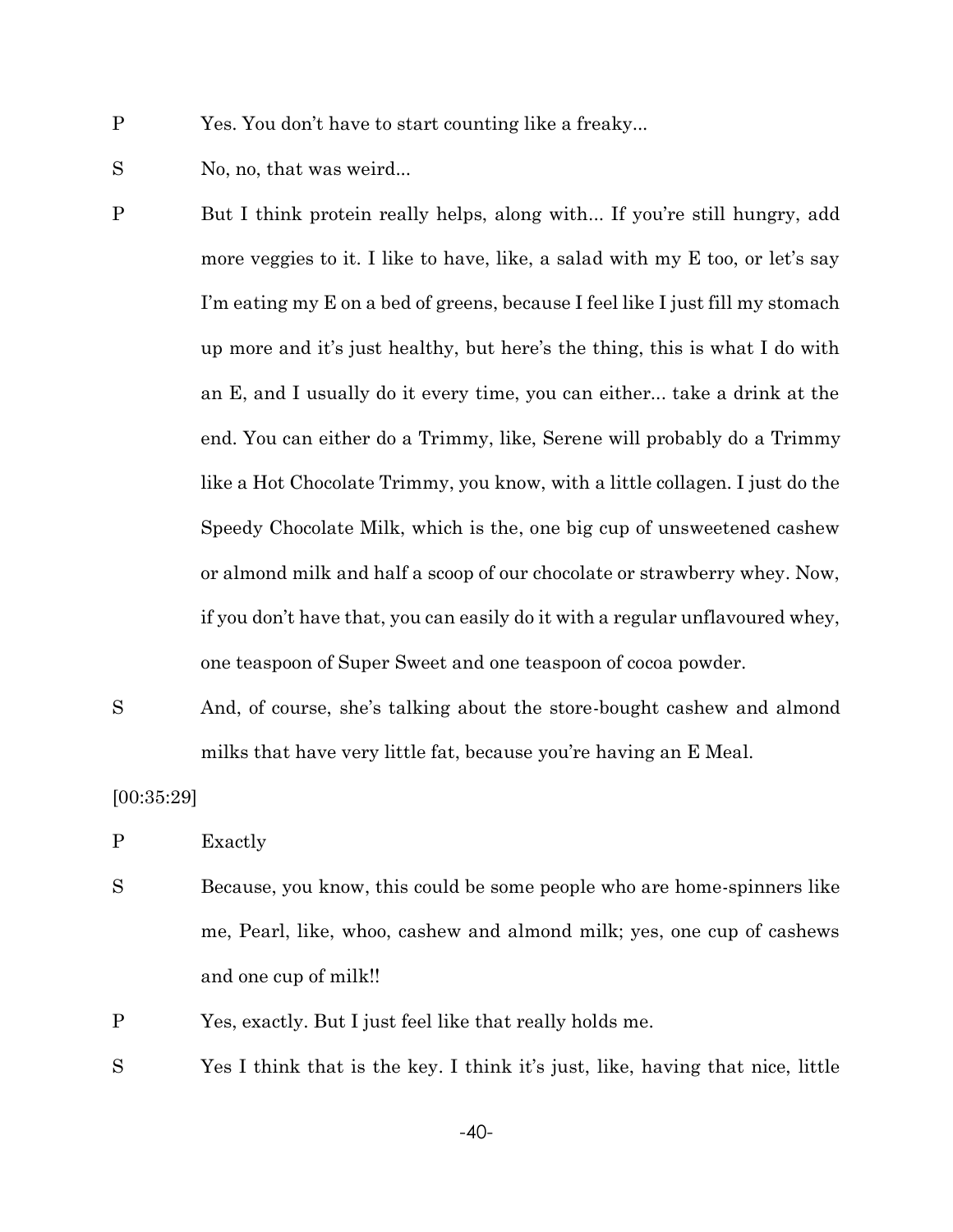drink at the end with the extra protein boost, and put in some non-starchies in there.

- P It's my trick, at the moment, it's just a trick that works every single time.
- S Yes
- P And it's okay to be a little hungry before your next meal; it's okay to feel that little bit of hunger. It just means your metabolism's revving up and you've had some carbs,that's what happens naturally in your body...
- S Yes, it just means the digestive cycle is completing, and that's a good thing; it's a good thing.
- P Don't freak out about a bit of hunger.

#### [00:36:10]

Trim Healthy Mama Product News and Notes.

- S This here, baobab, is just... is the bomb. I'm so excited about it. I just made my children do an article on it for school, a research paper.
- P Of Baobab Boost Powder
- S Yes... no, I just made them like research baobab, research the dickens out of it because of how much incredible... how many incredible benefits that it carries. It's just... do you know, Pearl, that it has five times the fibre of oatmeal, it has more antioxidants than the acai and the pomegranates and the blueberries? Well, more than pomegranate and blueberries put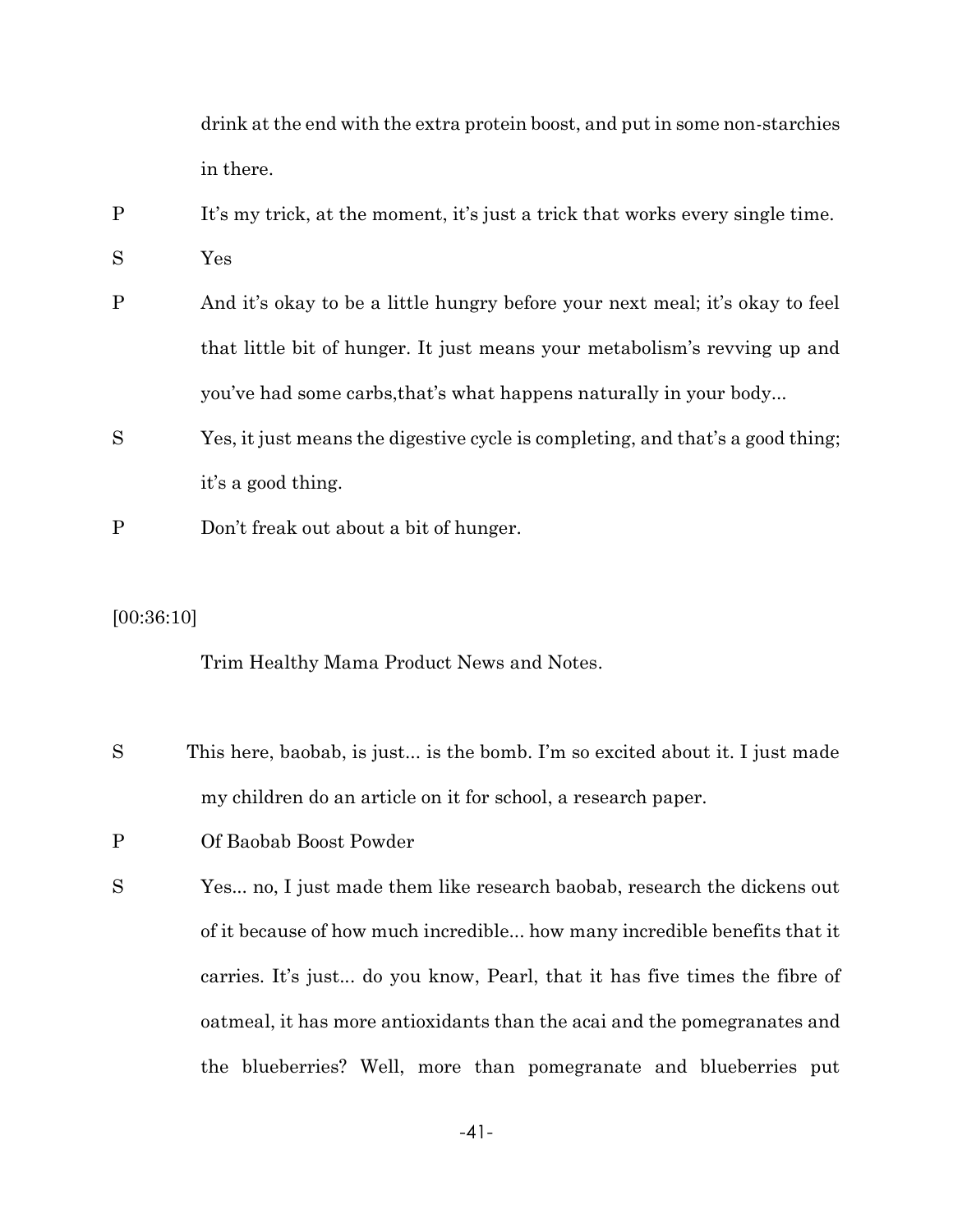together and more than acai, the prestigious acai.

- P I do know, Serene, and, Danny, for your knowledge, that...
- D Hey!
- P Baobab is the highest antioxidant food on this planet.
- S Baobab Boost, why did we call it that, because it's going to boost your level of every, nearly every nutrient. It's so high in magnesium and iron  $-$  it's got more iron than spinach... I mean, it's got more...
- P But here's the deal: for us women in our menstruating years, okay, you lose a lot of blood and some, so many of us are walking around with mild forms of anaemia.
- S But you know what...
- P We don't even realise it.
- S It's not just iron supplementation that fixes it.
- P No
- S You've got to have the right Vitamin C level to absorb the right iron level, and baobab is the bomb because it's so high in Vitamin C and iron together.
- P So we call it an energy powder, not because it's instant energy, you see it's not like caffeine – it is long-term energy; it builds in your body.
- S And do you know that the baobab tree has these big coconut-sized fruit but not as round as a coconut; they're kind of longer, like tear-shaped; and do you know that the fruit actually dries on the tree? So all we have done to it is just ground it into a powder. There's no processing here.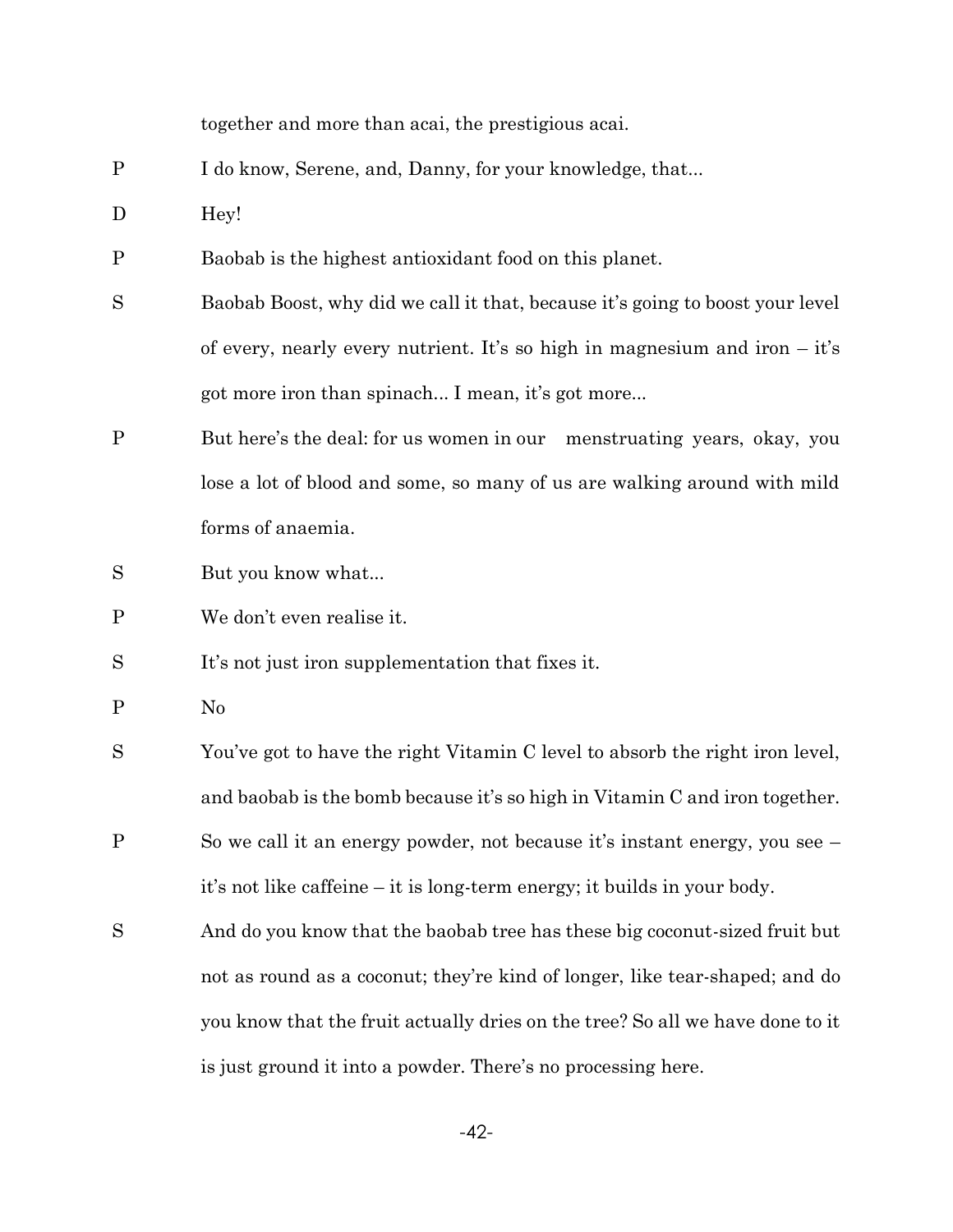S It is the... This stuff is so pure and harmless, but so wonderful, I feed it to my little baby.

[00:38:13]

| P | Your two-year-old, he's not a baby anymore, he's two. |  |  |
|---|-------------------------------------------------------|--|--|
|   |                                                       |  |  |

- S He's a baby till the new one comes.
- P Yes, that's right.
- D Let go, Serene! I'm just kidding!
- P Why we love it too: it is so full of fibre, as Serene said. It's a Fuel Pull, so it has as much fibre as it has carbs, so you can put it... How do people use it? People always ask me, well, what do I use baobab in now?
- S Everything
- P Yes, pretty much, every smoothie I just chug it with water sometimes.
- S Everything sweet... You know what we have in the new... in the new book, Trim Healthy Table...
- P Put it in your Good Girl Moonshine!
- D Just get it in you!
- S Yes
- P Oh yes, the new All Day Sipper Hello Health, that's baobab-based.
- S But do you know what, if you just want to make a simple juice, I call it juice for my toddler, I put a teaspoon of baobab in an 8 oz cup of water, one doonk of stevia, I like him to have raw honey and get all good and fat, but just for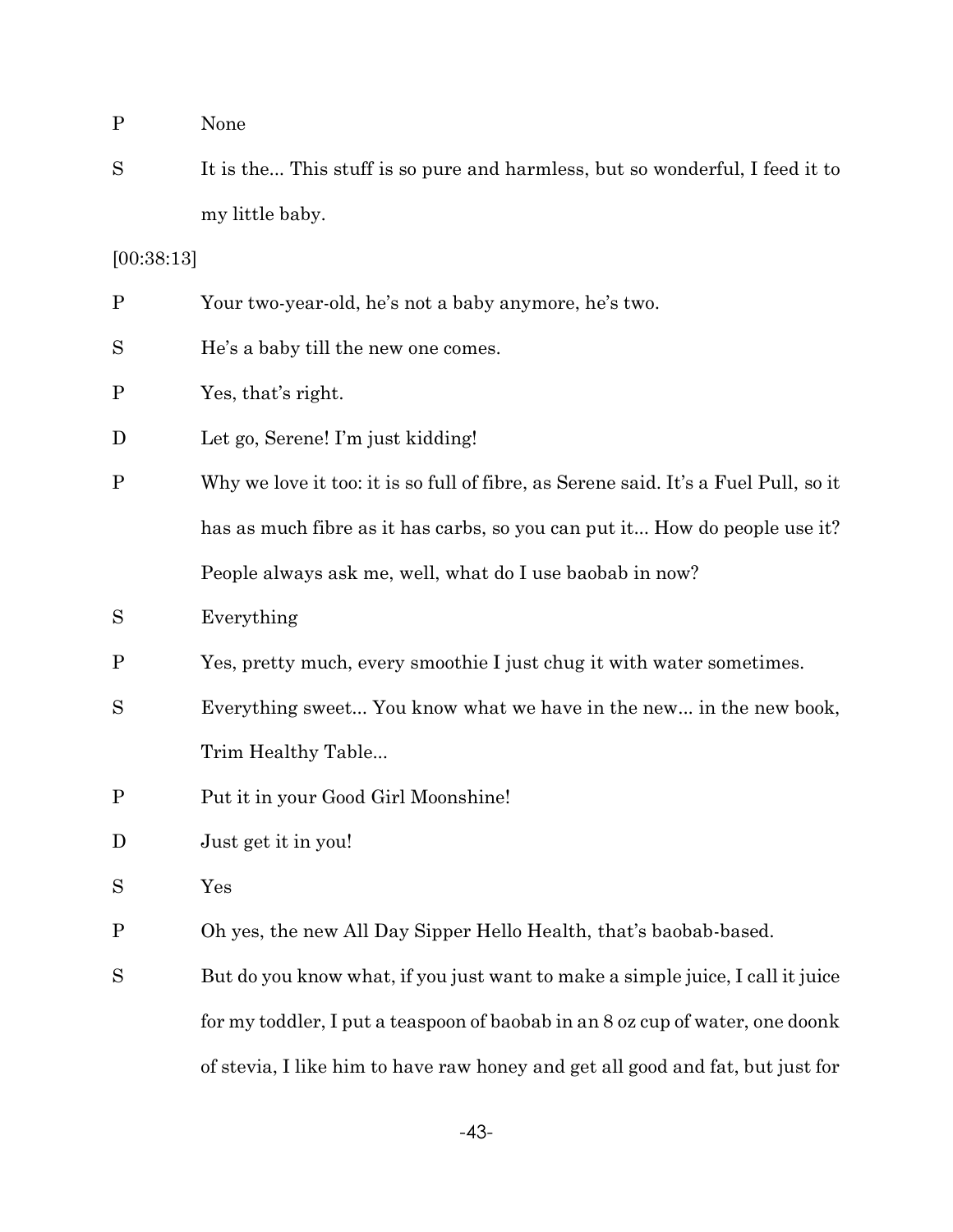this, because I don't want honey sitting around in water all day – you know, botulism – I put a doonk of stevia.

D What

P Right

S And it could be just that, shake it up or maybe just like a cap of lemon, a squeeze of lemon...

P So say that again...one cup of water...

S Yes, one cup of water, one teaspoon of baobab, one doonk of stevia and then an optional squeeze of lemon shake it up, and it's juice.

P And then it's juice.

S And what's good for him is it slightly thickens the water, which he needs, because he always just kind of like chugging....

#### [00:39:26]

P Yes, he chugs the water.

S He gobbles his water so fast, he kind of just splutters and chokes, because he's still little.

P So that's a good juice for anyone that likes juice.

S Yes, my children say, can I have Remy Juice? I'm like, no, it's Remy's...

P Oh Remy Juice

S You know what, after my children had been studying baobab, they're asking for it all day and they're making concoctions with it because they know how good it is for their bodies. But add it to savoury dishes as well,